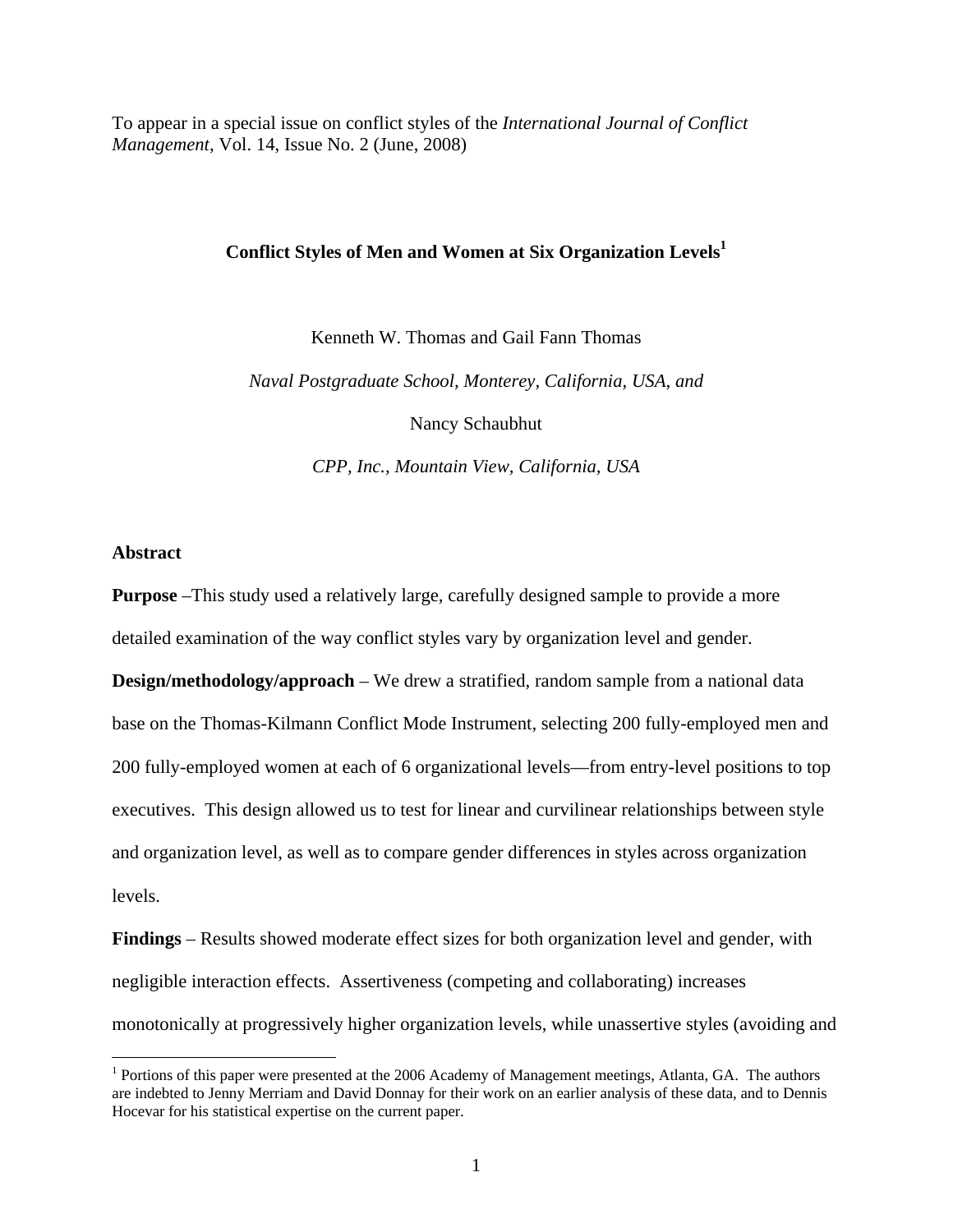accommodating) decrease. Compromising shows a curvilinear relationship to organization level, decreasing at both the highest and lowest levels. The strongest gender finding was that men score significantly higher on competing at all six organization levels. Thus, there was no evidence that conflict styles of men and women converge at higher organization levels.

**Originality/value** – The study provides a more detailed picture of conflict style differences by organization level and gender. Among other things, these differences suggest the usefulness of multiple sets of norms for conflict style instruments and the need for conflict training and team building to take into account the typical style patterns at a given organization level.

**Keywords** Conflict management, conflict styles, organization level, gender, executives, top executives

**Paper type** Research paper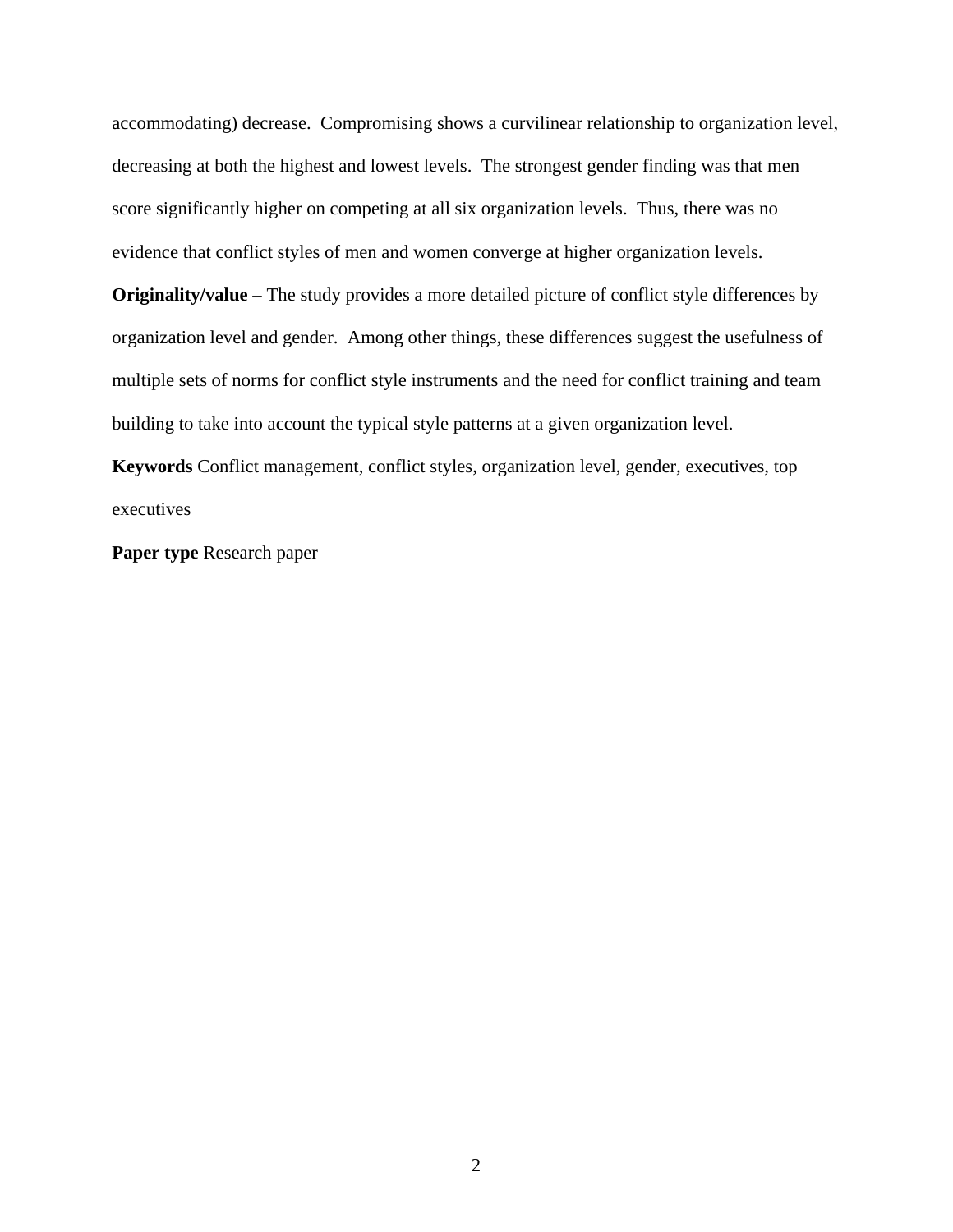# **Overview**

This study was designed to advance our knowledge of the way conflict styles vary by organization level and gender. Previous studies have tended to investigate these variables separately, so that little is known about their comparative effect sizes or possible interaction. Studies have generally shown that each variable impacts conflict styles (as detailed below), although findings have varied as to which styles are influenced and by how much. A major reason for the discrepant findings, as Holt and Devore (2005) note, has been the use of small convenience samples. This study used a relatively large, stratified random sample from a national data base. The design allowed a more definitive assessment of the individual and interactive effects of both gender and organization level on conflict style. We also used a more fine-grained measure of organization level, sampling men and women at six levels—from entry level to top executives. This expanded set of levels allowed us to better examine the shape of the relationship between organization level and conflict styles—to see, for example, whether a given style increases monotonically and linearly with organization levels.

 The influence of organization level and gender on conflict style is important for a number of reasons. Level and gender are salient and ubiquitous features in organizations. Moderate or strong effects on conflict styles would have significant implications. Conflict researchers would need to be aware of those relationships, at a minimum, to control for their effects when studying the influence of other variables. Moreover, practitioners in training and organization development commonly use conflict style instruments for diagnostic purposes. Sizeable effects of gender and level would have a number of implications for them as well. For example, measures of conflict style may require separate statistical norms for different organization levels and genders. Trainers and coaches working with a given organizational level would also benefit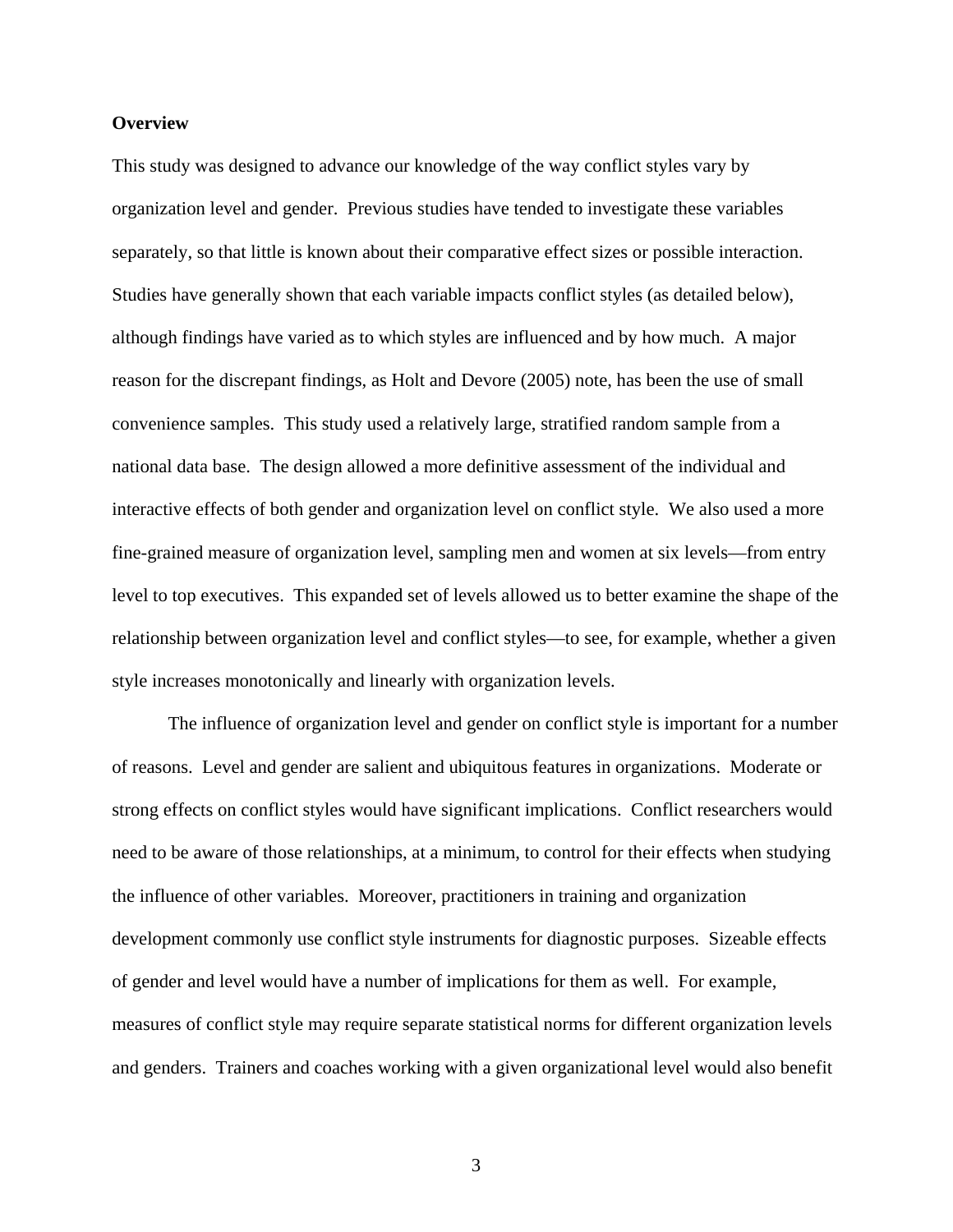from knowing the typical conflict styles used by men and women at that organization level and how those styles are likely to differ at the next level up. It would also be helpful to know how style preferences differ across genders, and whether those differences apply to executives as well as lower-level personnel. This knowledge would help trainers fine-tune their training to those realities. Organization development practitioners, likewise, would benefit from knowing where they are most likely to encounter different patterns of conflict styles.

### **Conflict styles**

This paper adopts the conflict style terminology used by Thomas (1976, 1988, 1992; Thomas and Kilmann, 2002), shown in Figure 1. (For a description of terminological differences between this and other frameworks derived from Blake and Mouton, see Holt and DeVore, 2005.) Briefly, conflict involves a situation in which people's concerns—the things they care about appear to be incompatible. In that situation, intentions can be described along two independent dimensions—cooperativeness (attempting to satisfy the other's concern) and assertiveness (attempting to satisfy one's own concern). Five conflict styles are defined in terms of those dimensions. Competing (low cooperativeness, high assertiveness) is the attempt to satisfy one's own concern at the other's expense. Its opposite is accommodating (high cooperativeness, low assertiveness), which sacrifices one's own concern in favor of the other's. Avoiding (low cooperativeness, low assertiveness) neglects both people's concerns by sidestepping or postponing a conflict issue. Collaborating (high cooperativeness, high assertiveness) is an attempt to find an integrative or win/win solution that fully satisfies both people's concerns. Finally, compromising (intermediate in both cooperativeness and assertiveness) is an attempt to find a middle-ground settlement that only partially satisfies each person's concern.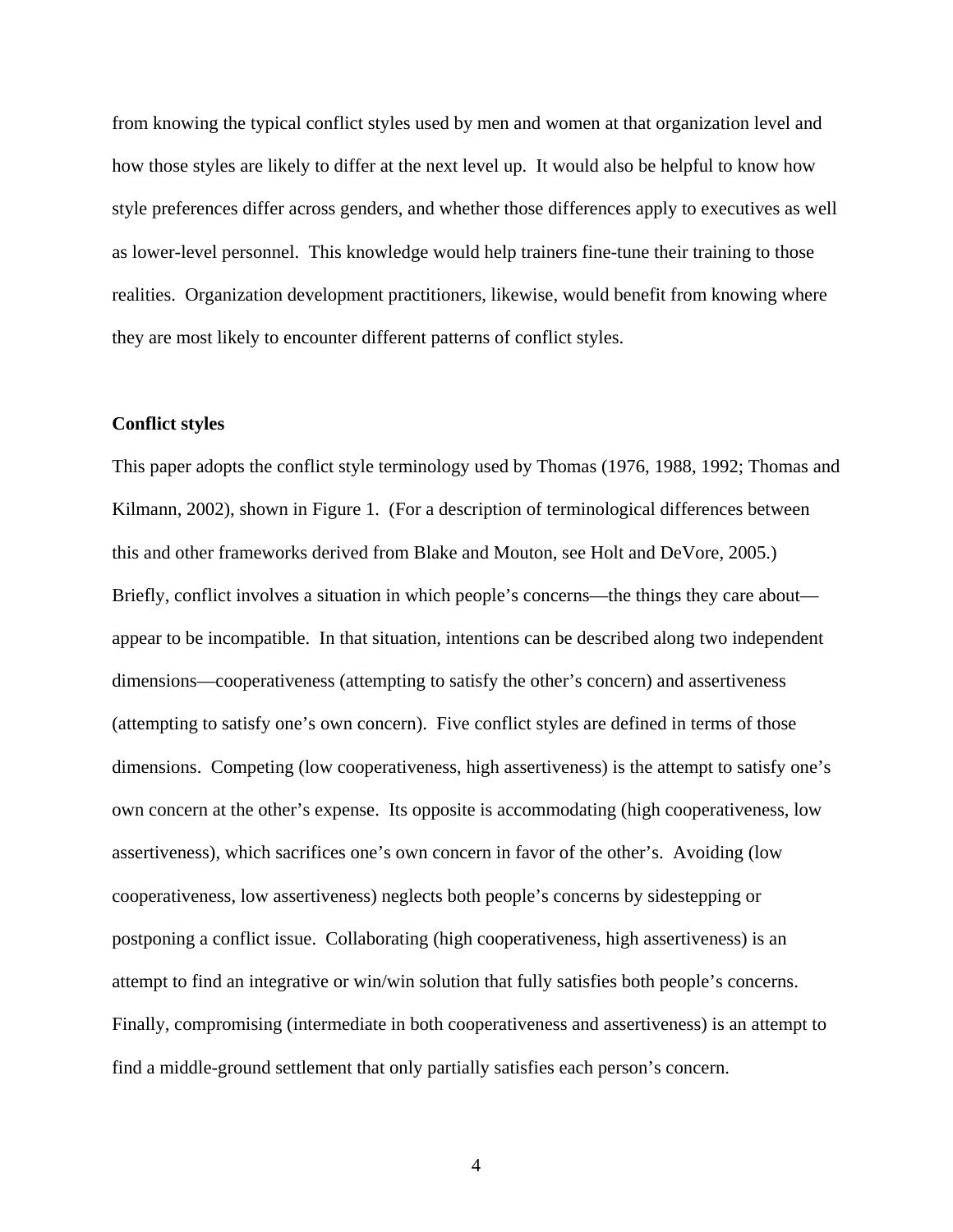# Take in Figure 1

## **Organization level and conflict styles**

We have argued that the manner in which conflict styles vary across organizational levels is an important applied issue. However, we found few studies addressing this issue.

 Blake and Mouton (1964) asked 716 managers in one large industrial organization to identify other managers' dominant conflict styles after interacting for 30 hours on tasks in small groups. These managers were mostly male and occupied eight organizational levels, from frontline supervisor to board chairman. Style identifications were made by group consensus. The authors calculated a "managerial achievement quotient" (MAQ) for each manager—a measure of organizational level attained relative to the manager's age. Proportions of managers with collaborating and competing styles increased markedly from low-MAQ managers to high-MAQ managers, while proportions of compromising, accommodating and avoiding managers declined. Thus, the authors concluded that these more assertive styles aided promotion to higher levels.

 Using a self-assessment methodology, Chusmir and Mills (1989) studied men and women managers at three levels of management—supervisors/forepersons, middle-level, and top-level. The sample involved 99 males and 102 females from banking/mortgage, not-for-profit, and industrial organizations in southeastern Florida. Subjects completed the Thomas-Kilmann Conflict Mode Instrument (Thomas and Kilmann, 1974) twice—once to focus on situations "at work (not at home)" and once in their personal life with spouse or significant other. At work, managers at higher levels reported more competing and less accommodating than managers at lower levels. This was true for both sexes, although the relationship was stronger for men. (In contrast, there were no significant style differences at home that could be accounted for by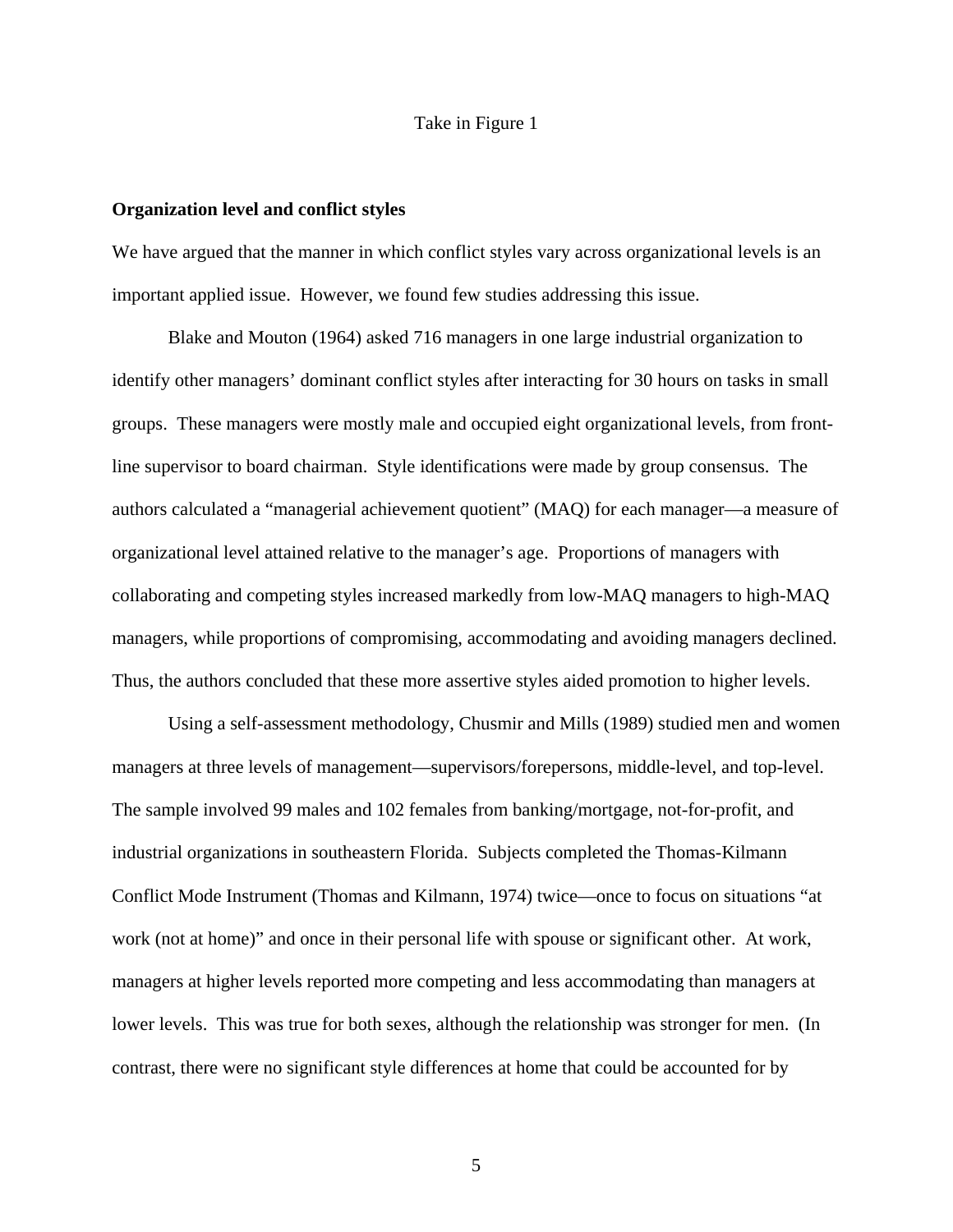management level or gender.) In sum, this study found that organization level was positively related to one assertive conflict style, competing, but not to collaborating. Likewise, level was related negatively to one unassertive mode, accommodating, but not to avoiding.

 Brewer et al. (2002) compared the conflict styles of managers/supervisors and nonsupervisors. The study involved 118 men and women in three finance-related institutions. Individuals were given descriptions of three hypothetical personality conflict issues and three "value" issues (ethical/legal personnel issues). After each set of hypothetical examples, subjects were asked to describe a similar conflict they had experienced with peers. They then completed the ROCI-II, Form C (Rahim, 1983a, 1983b) to describe their own conflict style during that episode. Style scores were averaged across the two episodes. After controlling for gender, results showed that organizational level was positively related to collaborating and negatively related to avoiding. Thus, managers were found to score higher on one assertive conflict style, collaborating, but not on competing. Likewise, managers scored lower on one unassertive style, avoiding, but not on accommodating.

 The theme running through these studies involves greater assertiveness at progressively higher organization levels. However, the three studies yield different results, with Blake and Mouton (1964) pointing to increases in both competing and collaborating, Chusmir and Mills (1989) to increased competing, and Brewer et al. (2002) to increased collaborating. Moreover, each study has significant limitations for our purposes. The Brewer et al. study did not involve higher organizational levels. All three studies were restricted to a single industry or group of regional companies. The Blake and Mouton findings date from an earlier industrial era with an almost all-male sample from a single company, while the two more recent studies used relatively small samples and tested only two or three organization levels.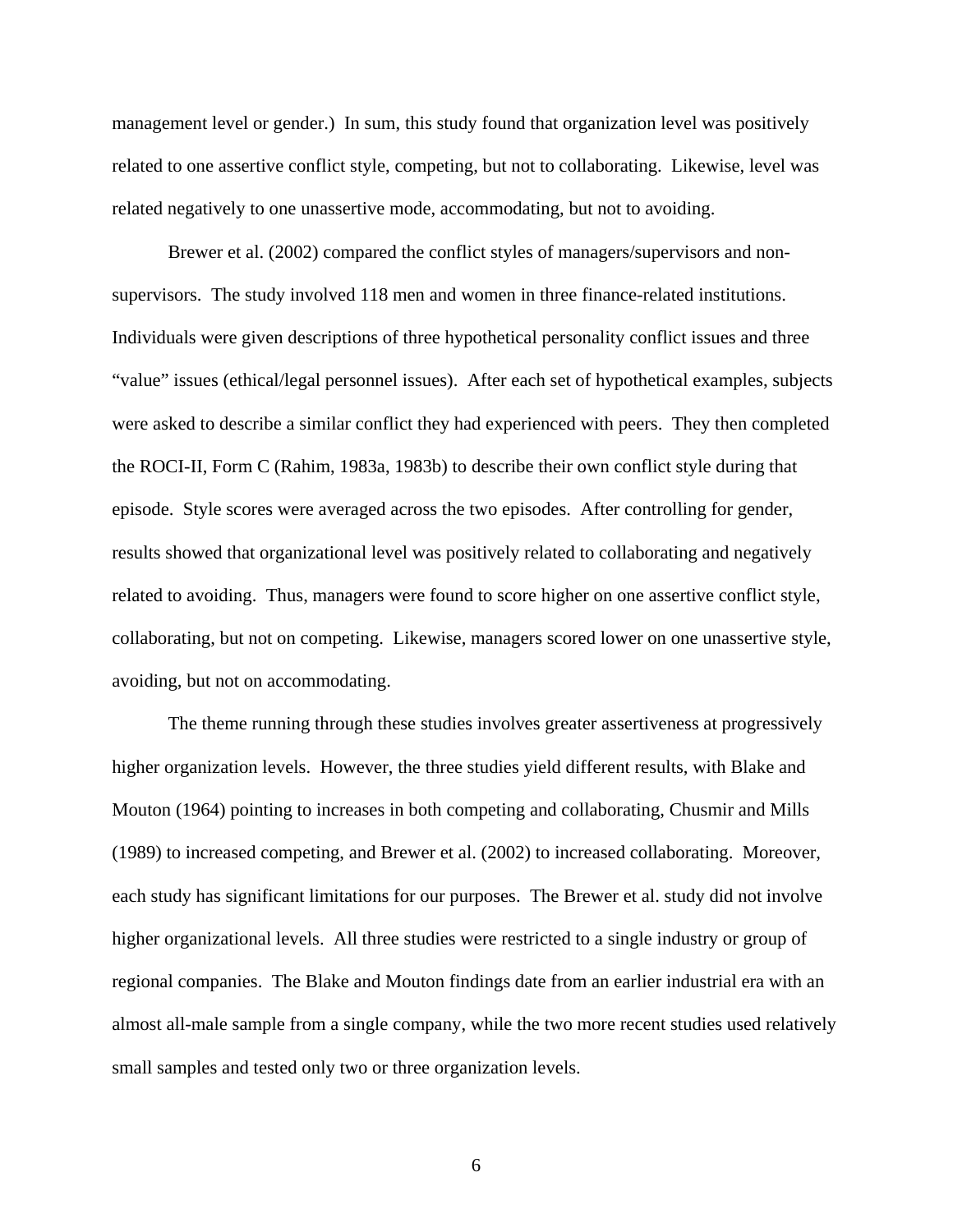# **Gender and conflict styles**

In contrast to the scarcity of studies on organization level, there have been many studies of gender differences in conflict style (Holt and Devore, 2005). Earlier studies of conflict styles often included relatively few women. Holt and DeVore (2005) note that even Rahim's (1983b) relatively large national sample of 1219 subjects contained only 50 women. Interest in gender differences has grown as women have become an increasing proportion of the US workforce over the last three decades and as more women have entered academia. Women's numbers at executive and top executive levels have also grown steadily, although they continue to be underrepresented at those levels (Appelbaum et al., 2003).

 While there have now been many studies testing for gender differences in organizational settings, results have been contradictory (Holt and DeVore, 2005; Putnam and Poole, 1987). As noted earlier, most of these studies used relatively small convenience samples. To test for underlying trends in those studies, Holt and DeVore (2005) conducted a recent meta-analysis of self-report data on conflict styles from 36 studies of organization members. Overall, they found that males in individualistic cultures (including the US) reported somewhat higher levels of competing, while females reported higher levels of compromise.

 In general, we note that there is fairly consistent agreement in the empirical literature that gender differences in conflict style, when they are found, tend to involve higher competing by men. There are more varied findings on what other styles women prefer—whether compromising (Holt and DeVore, 2005), accommodating (Sone, 1981), or avoiding (Cardona, 1995). We also note that there has been little direct evidence that bears directly upon gender differences at higher management levels. The Chusmir and Mills (1989) study, which included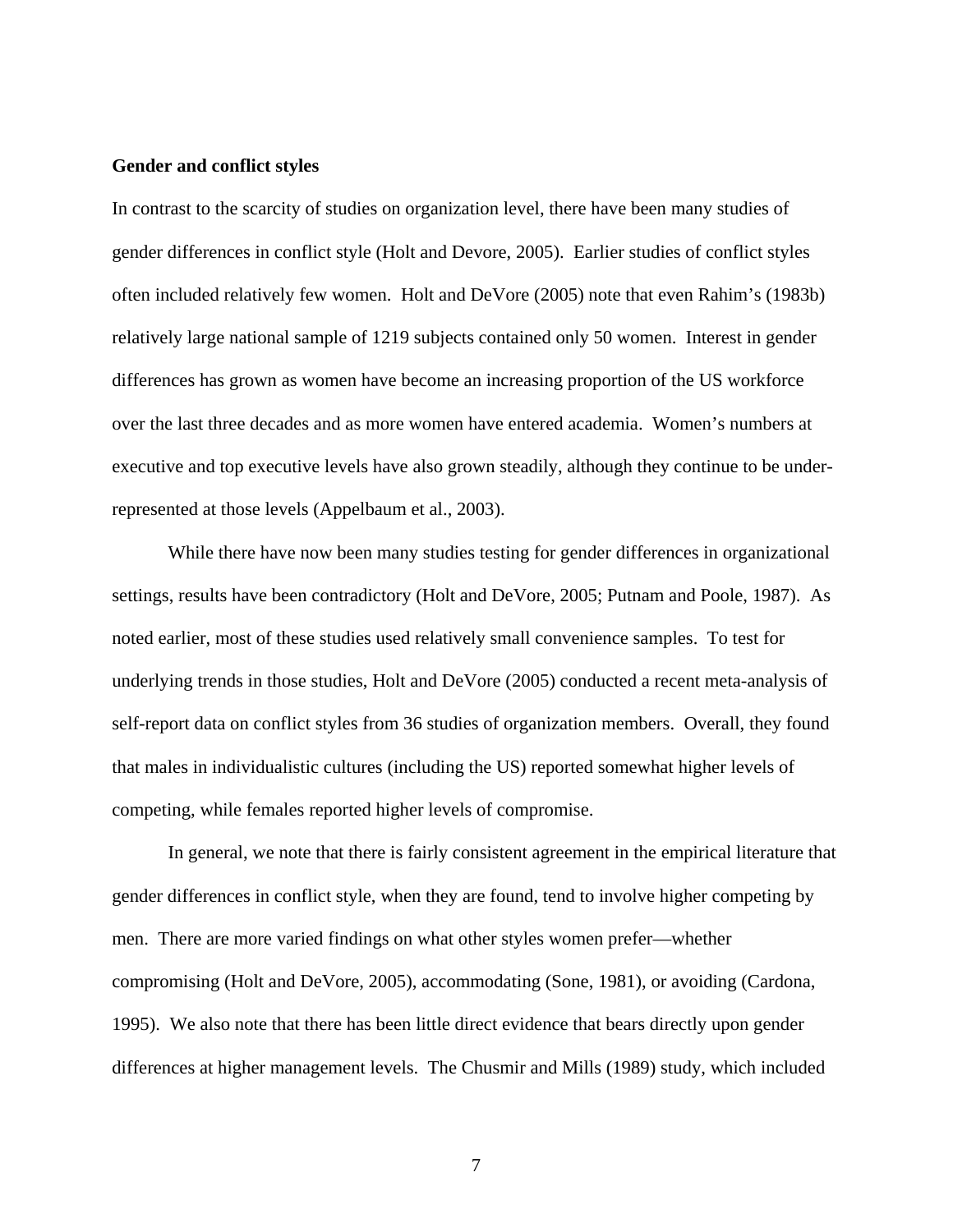men and women managers at three levels, found no significant gender effect after controlling for organization level. However, their data show some covariation between gender and organization level which could explain that finding. Some studies have found smaller gender differences among managers than non-managers (e.g., Korabik et al., 1993) or have found smaller differences among more experienced managers (e.g., Sorenson et al., 1995), suggesting that male and female conflict styles may converge at higher levels.

### **Research questions**

Our study is exploratory rather than hypothesis testing. There is considerable uncertainty involving the effects of organization level and gender on conflict styles. Likewise, there is no predominant theoretical framework from which to deduce hypotheses. The relationship of level to conflict style, for example, involves a complex set of dynamics. Conflict styles can be viewed as trait-like skills that contribute to performance and promotion to higher levels (e.g., Blake and Mouton, 1964). Conflict styles at higher levels can also be interpreted as learned adaptations to the role demands of those positions (e.g., Chusmir and Mills, 1989). Differences at higher levels may also reflect the self-confidence that comes from the past successes and promotions that got one to a higher level (e.g., Finkelstein, 2003), as well as access to greater power resources. Finally, promotion processes themselves are subject to evaluators' assumptions and biases, which may favor different conflict styles (e.g., Rudman, 1998).

Our study was designed to provide clearer answers to three broad research questions:

- *RQ1*. How do conflict styles vary by organization level?
- *RQ2.* How do conflict styles vary by gender?
- *RQ3.* How do gender and organization level interact?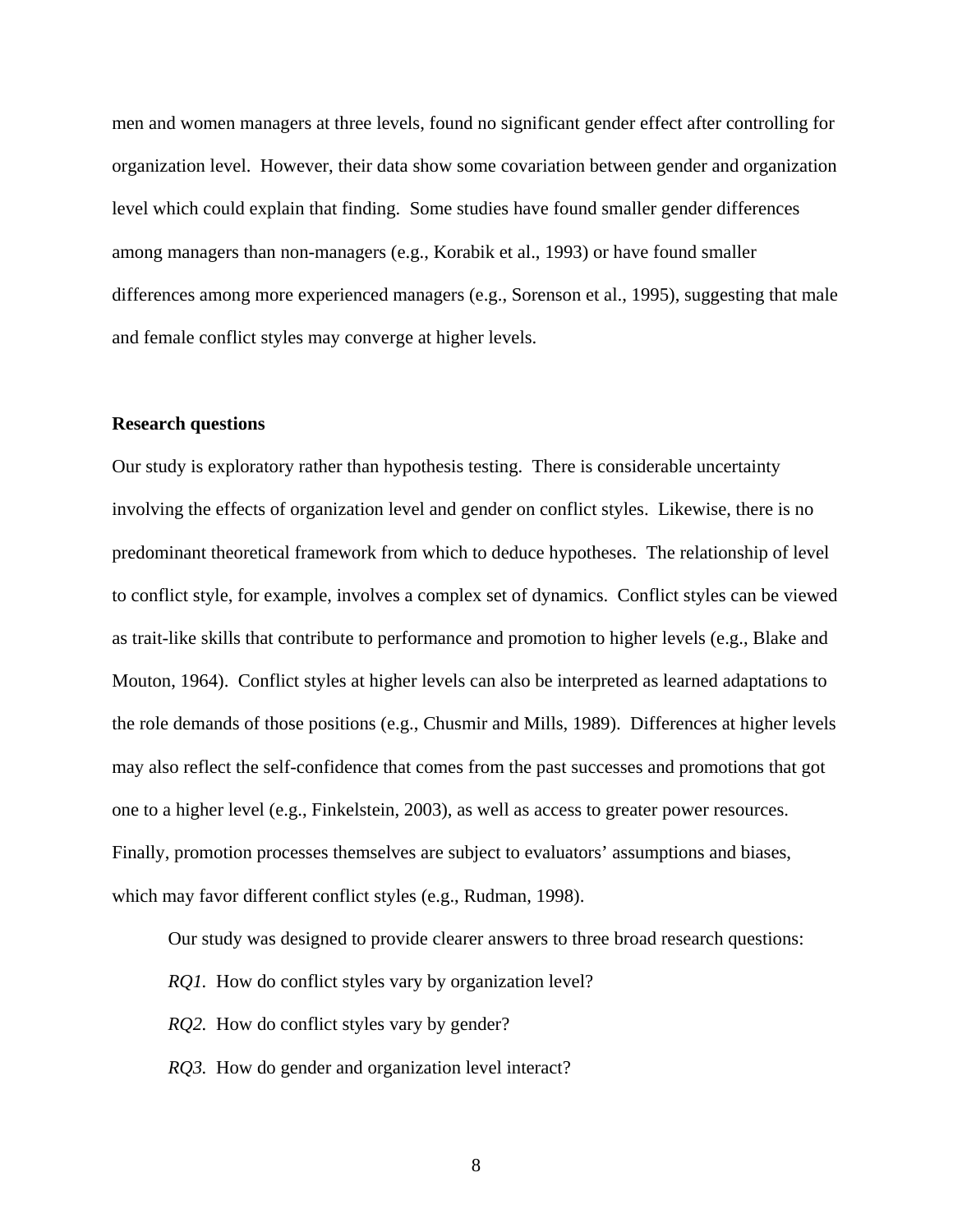# **Methodology**

Our study made use of a national data base on the Thomas-Kilmann Conflict Mode Instrument (TKI) maintained by its publisher, CPP, Inc. We selected a relatively large, stratified random sample of working adults at six organization levels, with equal numbers of men and women at each level. As mentioned earlier, this design offers advantages over previous studies. The sample ensures statistical independence of gender and organization level, allowing us to better measure their separate as well as interactive effects on conflict style. The sampling of six organizational levels, from entry-level employees to top executives, allows testing for linear and curvilinear relationships. Moreover, the relatively large, heterogeneous sample reduces the likelihood of sampling error.

### *Sample*

The TKI is available in either printed or online versions. (For evidence of the equivalence of pencil-and-paper and online versions of instruments, see Gosling et al., 2004, and Naglieri et al., 2004.) People who complete the online version are asked voluntarily to complete a page of demographic items. Demographic data and conflict style scores are retained in the publisher's database for establishing norms and other applied research. Data in this research were from the period 2002 to 2005. Sub-samples of 200 male and 200 female participants who had completed the demographic items were randomly selected from each of the six organizational levels described below, for a total sample size of 2,400.

 Mean age for the sample was 40.2 years. The ethnic breakdown was 69% Caucasian, 11% African American, 7% Hispanic, 5% Asian or Pacific Islander, 2% Indian, 1% American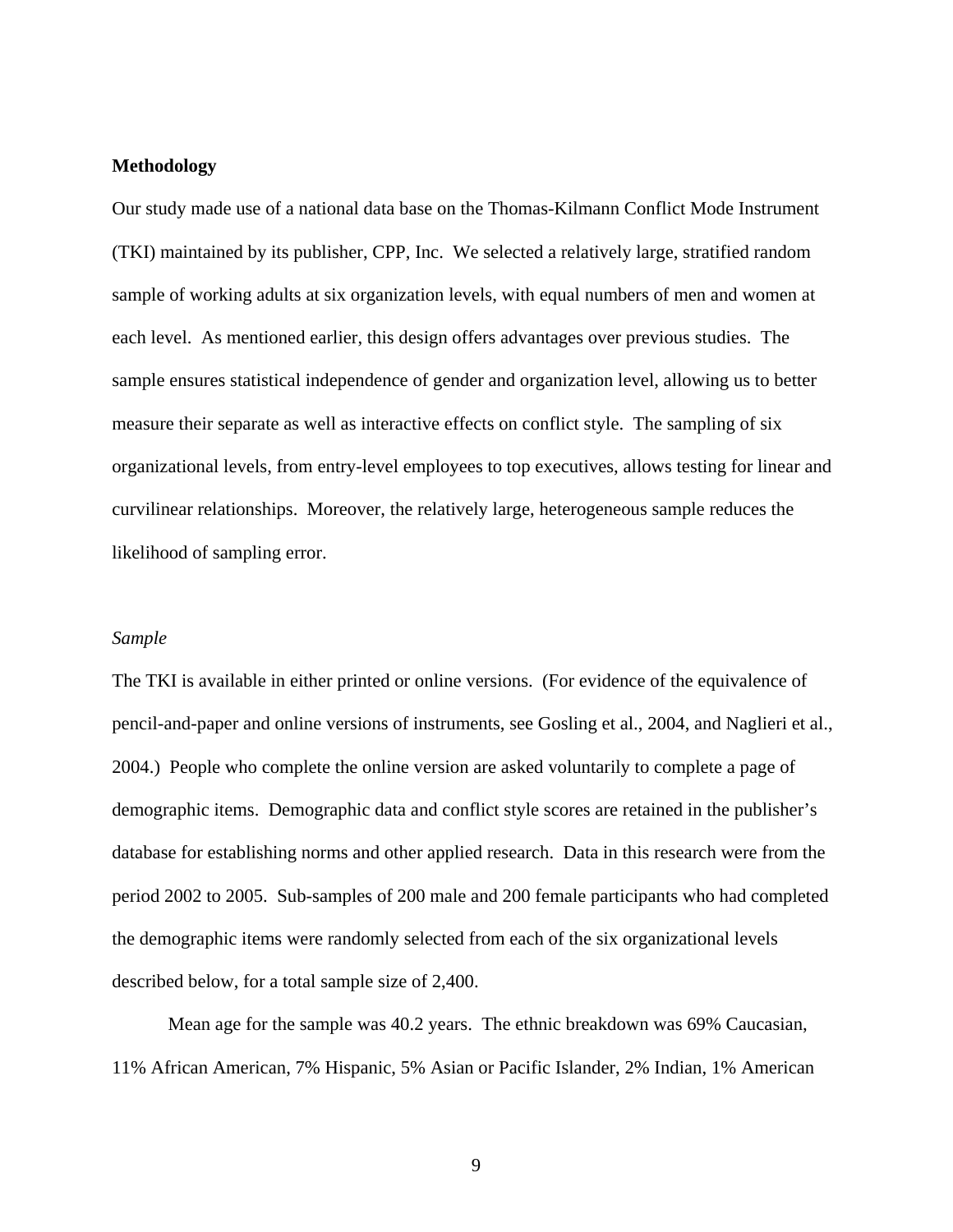Indian or Alaskan Native, 1% Middle Eastern, 1% other, and 3% multiple ethnicities. Education levels reported were 1% some high school, 4% high school diploma or GED, 1% trade/technical training, 13% some college (no degree), 5% associate degree, 39% bachelor's degree, 26% master's degree, 7% professional degree (MD, JD, DDS), and 4% doctorate. Most participants (95%) felt satisfied with their current work. All were full-time employees representing 293 different occupations.

#### *Measures*

The TKI (Thomas and Kilmann, 1974, 2002) is an established measure of conflict styles that is widely used in managerial training and organization development interventions. The measure contains 30 forced-choice items, each of which asks subjects to choose one of two statements as most characteristic of their behavior. For example, one pairing is between "I sometimes avoid taking positions that would create controversy" (avoiding) and "If it makes other people happy, I might let them maintain their views" (accommodating). Another is between "I am firm in pursuing my goals" (competing) and "I try to find a compromise solution" (compromising). Each style is paired with each of the other four styles three times, so that scores on any style can range from 0 to 12. Kilmann and Thomas (1977) reported four-week test-retest reliabilities as follows: competing .61, collaborating .63, compromising .66; avoiding .68, and accommodating .62.

 Included in the demographic data were the subject's gender and organizational level. For gender, data were coded as 0 for female and 1 for male. Organization level included: entry-level positions; non-supervisory employee; supervisor; manager; executive; and top executive. For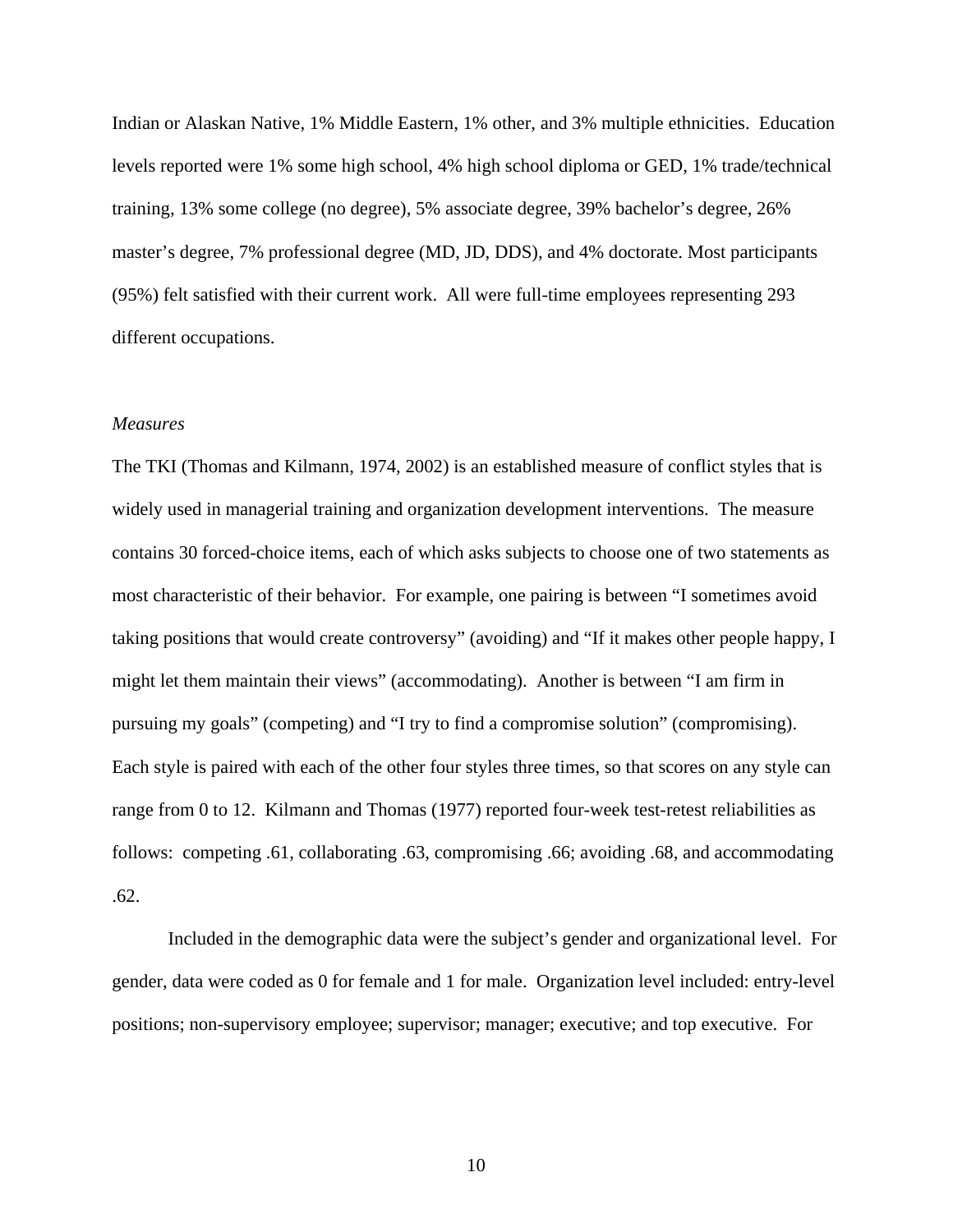analytic purposes, organization level was scaled as an ordinal variable ranging from 1 (entrylevel) to 6 (top executive).

## *A note on forced choice and ipsativity*

 Because of its forced-choice design, scores on the five TKI styles are ipsative, meaning that they sum to a constant—30, the number of items. The forced-choice format and ipsativity have caused some psychometric and statistical confusion over the years. By design, the TKI's format violates key assumptions underlying conventional psychometrics and statistics. Most importantly, the five scale scores are not independent, since they sum to a constant. Factor analysis is not appropriate on forced-choice measures, as each item loads on two scales. Because there are only four degrees of freedom among the five scale scores, Cronbach's alpha is not an appropriate index of scale reliability either, since the upper limit of the sum of the five Cronbach alpha reliability estimates is four rather than five (Hicks, 1970). For ipsative measures, testretest reliabilities are a more accurate measure of the reliability of the scales.

 Thomas and Kilmann adopted forced choice for two reasons. The first was to control for response biases. Social desirability had been a problem with previous conflict instruments (Thomas and Kilmann, 1975; Kilmann and Thomas, 1977). The TKI's design forces respondents to choose between pairs of statements that were matched by ratings of social desirability, making it more difficult to answer items on that basis. However, the forced-choice format also eliminates common response biases involving Likert scale usage, such as leniency and strictness. Essentially, the overall mean for the five styles is constant, so that response biases cannot introduce common variance across the styles.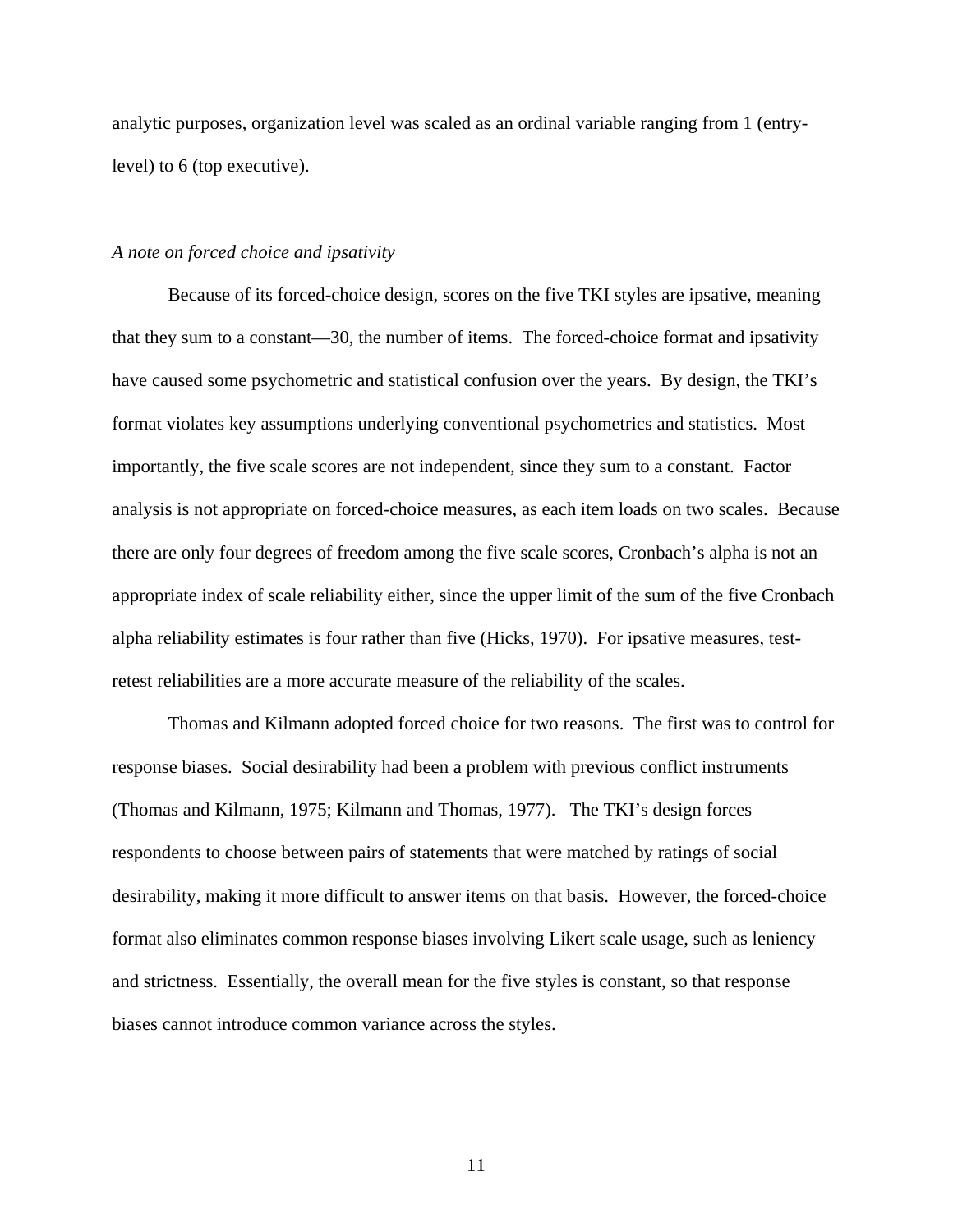The second rationale for the forced-choice format was to ensure that the instrument taps the *relative frequency* of the five styles (Kilmann and Thomas, 1977). Blake and Mouton (1964) focused their original construct on relative use, or preferences, among the five styles, conceptualizing them in terms of a response hierarchy, and measuring relative use with a ranking. Likewise, Thomas' (1976) structural model of conflict was organized around the relative frequency or "mix" of the conflict styles in a given situation. Note that relative frequency is an inherently ipsative construct: as the relative frequency of one style increases, the relative frequency of the remaining styles must show a corresponding decrease. The average inter-correlation among five ipsative variables should be -.25 (Radcliffe, 1970), which is the case with the TKI. The forced-choice items and ipsative scoring, then, capture the tradeoffs between the five styles. Any difference in conflict styles between two organization levels, for example, will show not only what one level scores higher on, but also what specific styles have been used less to allow that to happen.

 In contrast, more recent conflict style instruments have tended to use Likert-style items, with their five style scales assumed to be statistically independent. This assumption allows researchers the convenience of using standard psychometric statistics, but diverges somewhat from the original construct of relative frequency. Essentially, the overall mean for the five styles is allowed to vary across individuals. Far from showing an average intercorrelation of -.25 between styles, these instruments tend to show positive intercorrelations. For example, four studies described by Munduate et al. (1999) using Rahim's (1983a, 1983b) ROCI-II show that average style intercorrelations are in the +.10 to +.20 range. The difference between -.25 and +.15 indicates that the five Likert scales pick up a sizeable amount of common variance—likely from response styles and from the overall amount of conflict (Kilmann and Thomas, 1977). We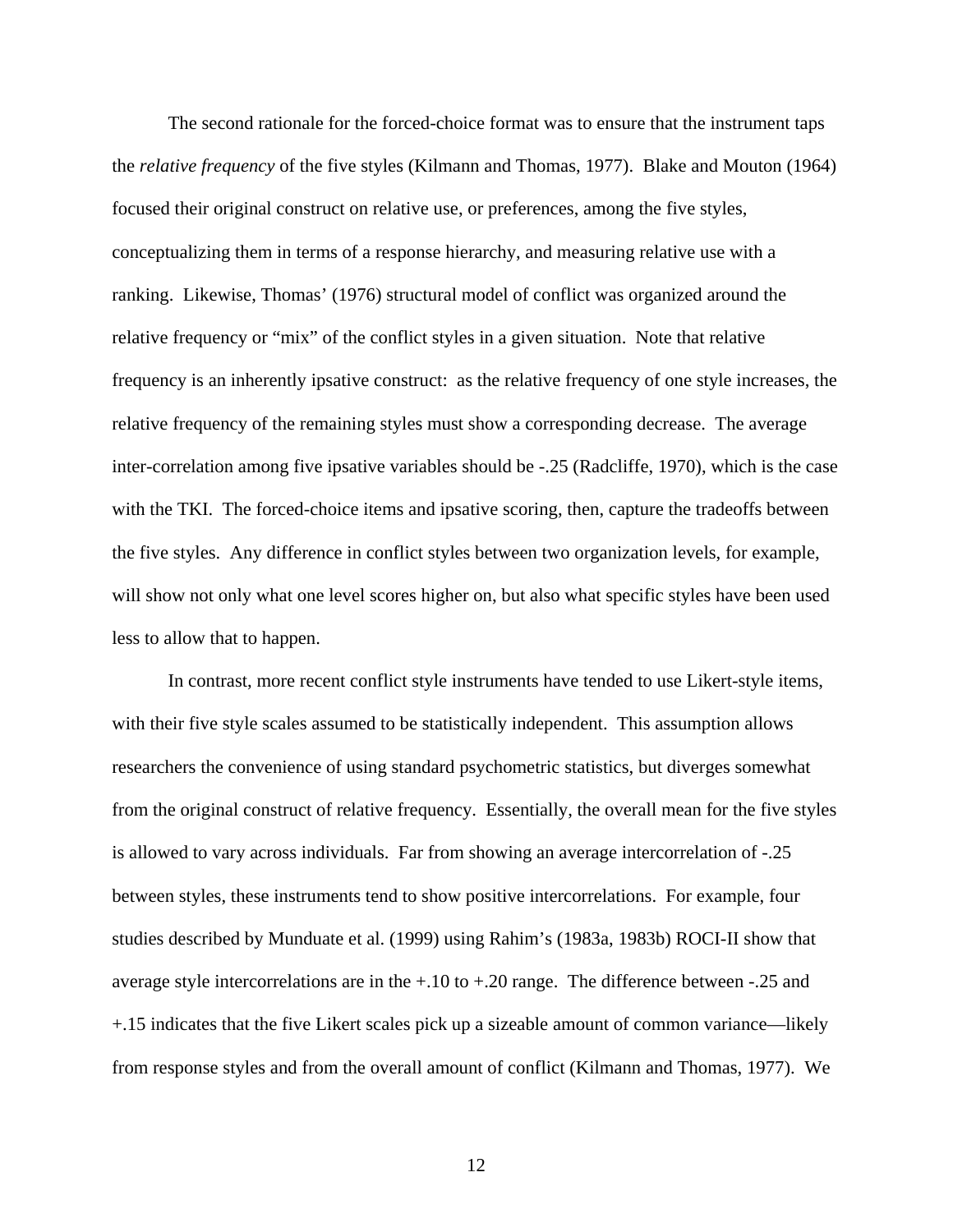note that this common variance can be eliminated by standardizing individuals' responses around their means and using these standardized scores to indicate relative preferences. However, this procedure would require researchers to adapt their statistics to ipsative data.

# **Results**

Overall sample means and standard deviations for the five conflict styles are as follows, from highest to lowest scores: compromising 7.35 (*SD =* 2.24), collaborating 6.45 (2.25), avoiding 6.02 (2.43), accommodating 5.39 (2.26) and competing 4.78 (2.80). Table 1 shows the same statistics for the sample disaggregated by gender and organization level. These means were tested for significance using a 2 (gender) by 6 (organizational level) balanced (N=200 per cell) analysis of variance (ANOVA). Using a Bonferroni adjustment (Meyers et al., 2006), the level of significance was set at .01 (.05/5) to protect against the study-wise Type 1 error that occurs when five dependent variables are analyzed separately. The effect size of selected differences was assessed using Cohen's d, the ratio of the observed difference to the standard deviation. Results for gender are shown in Table 2. Males had higher scores on the competing scale, and females scored higher on the remaining scales. All but the difference on collaborating were statistically significant at the .01 level. The effect size of the gender difference for competing was a moderate .32, but all remaining effect sizes were relatively small.

## Take in Tables 1 and 2

 Means by organizational level are given in Table 3 and the 2x6 ANOVA results and a one-way ANOVA for the analysis of the organizational level linear and curvilinear effects is shown in Table 4. Results for each conflict style are discussed below.

Take in Tables 3 and 4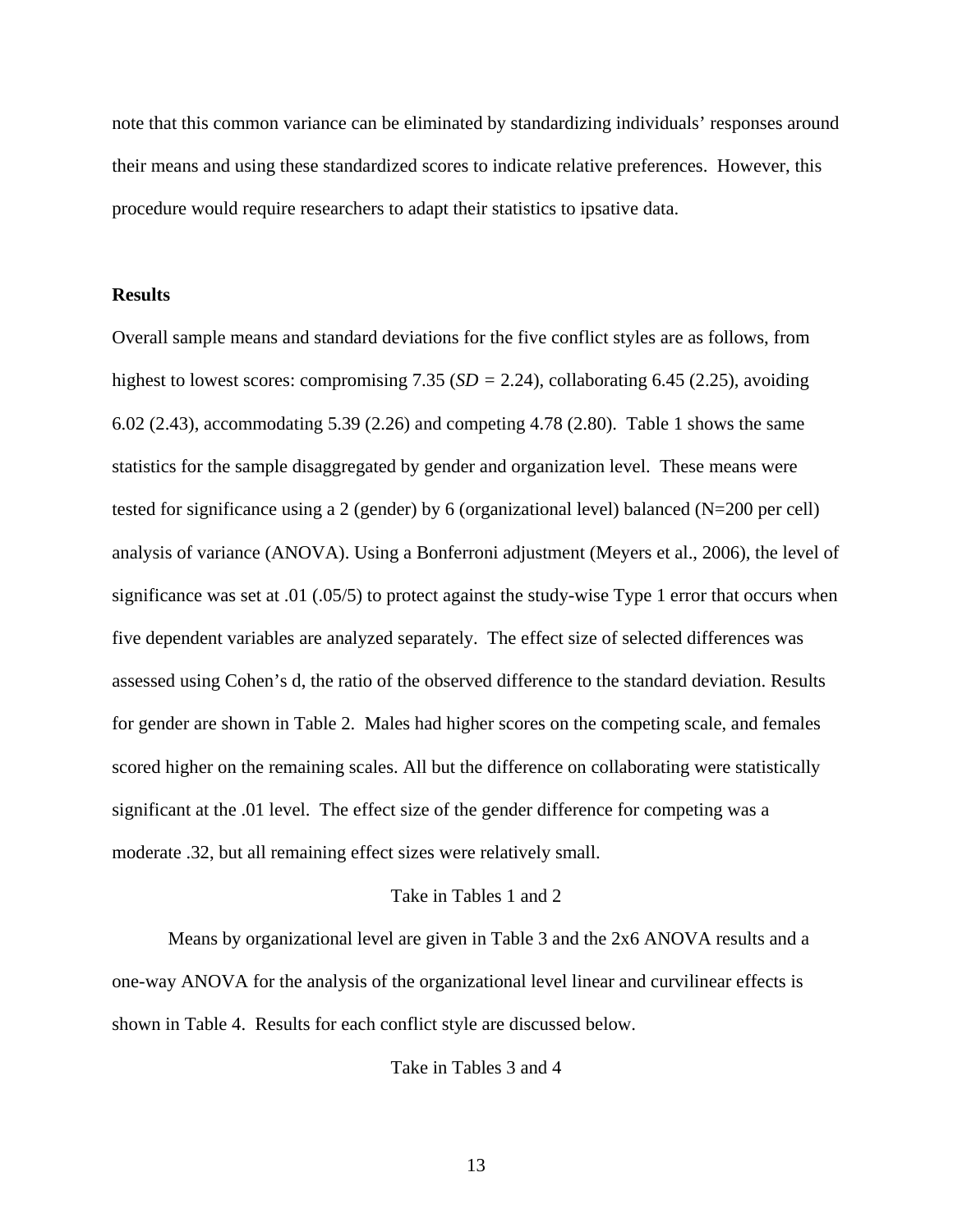# *Competing*

For competing, the linear effect is significant, F  $(1, 2394) = 43.25$ , p = .001, and the gender by organizational level interaction is not significant,  $F(5, 2388) = .33$ ,  $p = .897$ . Because competing shows the strongest effect strength for gender differences, Figure 2 is offered to show means for males and females separately. Note that the lines are almost parallel. When male and female data are aggregated (see Table 3), the relationship between organizational level and competing is positive and perfectly monotonic, Spearman's rho  $(5) = 1.00$ ,  $p < .01$ , indicating a clear trend for higher scores on competing at each higher organizational level.

# Take in Figure 2

### *Collaborating*

The results for collaborating also show a significant linear effect,  $F(1, 2394) = 44.87$ ,  $p = .001$ , and non-significant interaction, F  $(5, 2388) = 1.94$ , p = .084. Again when data are collapsed across male and female sub-samples (see Table 3), the relationship between organizational level and competing is positive and perfectly monotonic, rho  $(5) = 1.00$ ,  $p < .01$ , showing a gradual trend for higher scores on collaborating at each higher organizational level.

# *Compromising*

Compromising, the most widely used conflict style in this sample, is the only style that does not have a linear relationship with organizational level, rho  $(5) = -0.029$ , p  $> 0.01$ . However, its curvilinear relationship is significant,  $F(1, 2394) = 30.44$ ,  $p = .001$ . Table 3 above and Figure 3 below show the use of compromising is highest at the middle four levels of the organizational hierarchy and lowest at the entry and top executive levels.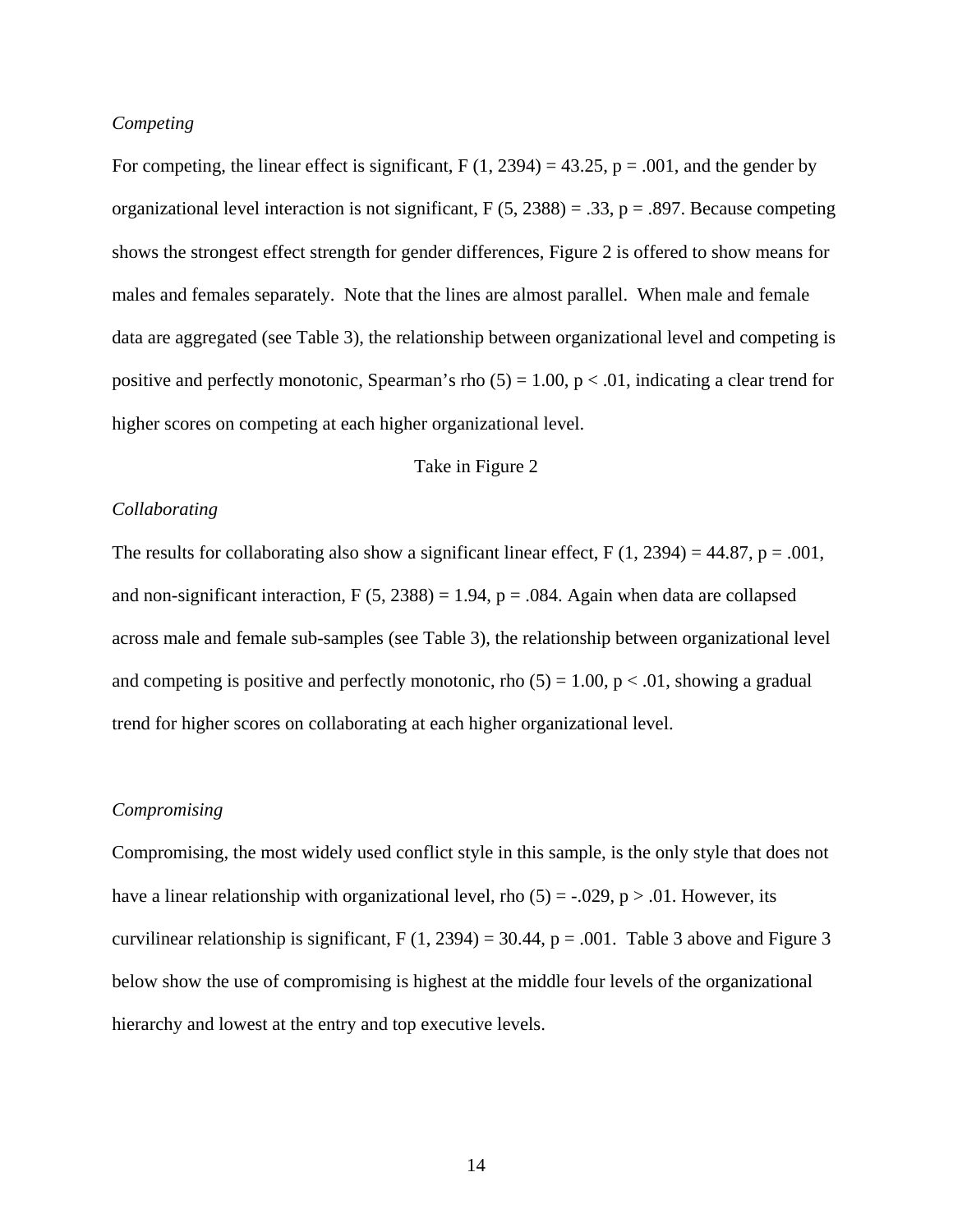# *Avoiding*

For avoiding, the linear effect of organization level is negative and significant,  $F(1, 2394) =$ 75.98, p.  $= .001$ , and the gender by organization level interaction is not significant,  $F(5, 2388) =$ 2.52,  $p > .01$  (observed  $p = .028$ ). When male and female data are aggregated (see Table 3), the degree of linear relationship is substantial, rho  $(5) = -0.943$ , p < .01.

## *Accommodating*

The linear relationship of accommodating and organizational level is significant,  $F(1, 2394) =$ 21.42,  $p = .001$ , and the gender by level interaction is not significant, F (5, 2388) = 0.67,  $p = .64$ . For both males and females there is a trend for individuals at higher organizational levels to be less accommodating. When the male and female data are aggregated (see Table 3), the linear relationship between accommodating and organization level is negative and substantial, rho  $(5)$  =  $-0.886$ , p.  $< 0.01$ .

# *Overview of organization level differences*

In order to compare organizational-level effect sizes for the five conflict styles, means for entrylevel employees (N=400) were contrasted with top executives (N=400). Table 5 shows Cohen's d for these selected contrasts. Except for compromising, effect sizes were moderate, ranging from .29 to .45. Figure 3 further compares the variation in the five conflict variables by organizational level. The trend towards less differentiation in conflict styles at the executive and top executive levels is striking. Figure 3 also illustrates that four of five conflict styles related to organizational level in a linear fashion. Shown at the top of Figure 3 and discussed earlier, the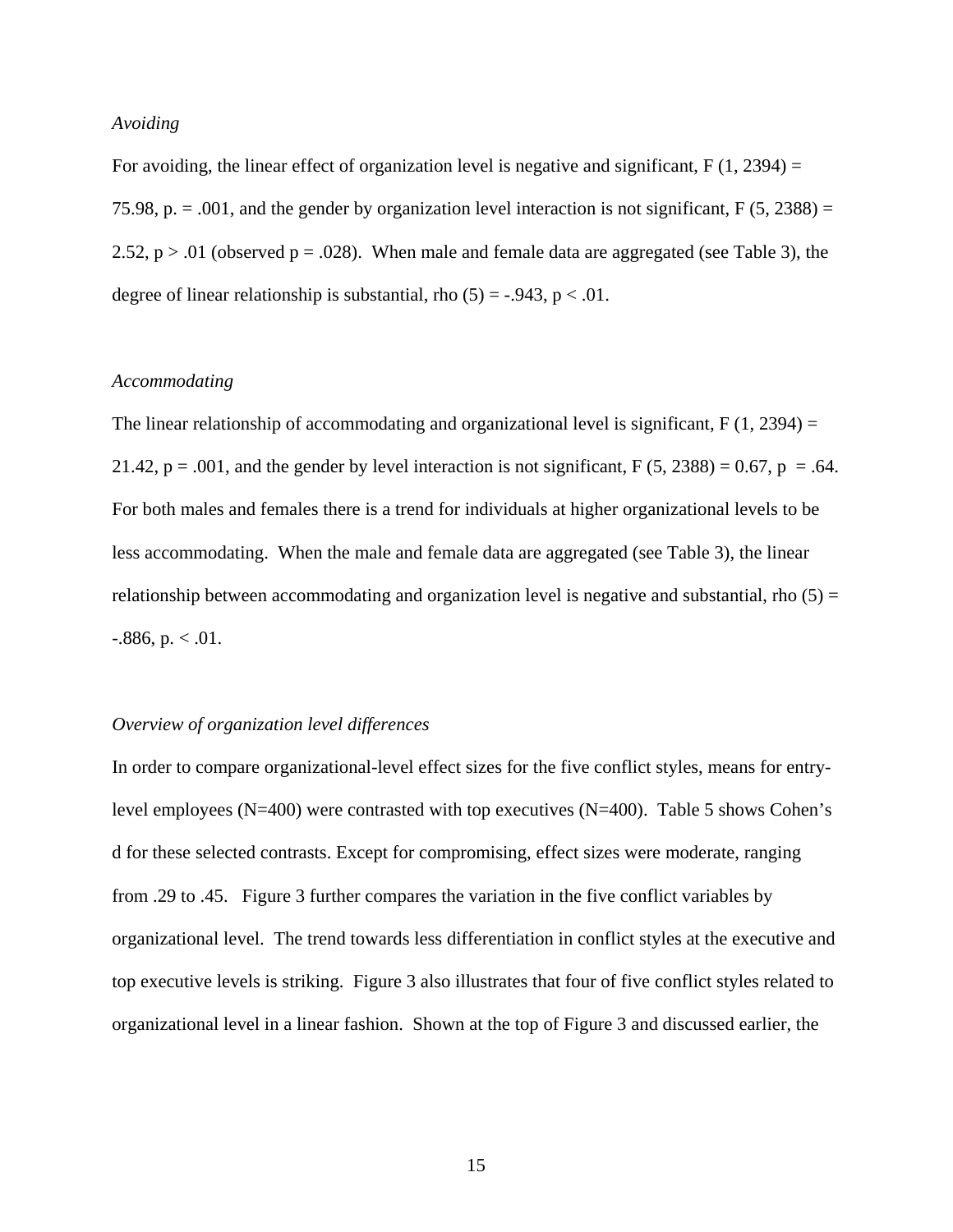most widely chosen conflict style, compromising, resulted in the only nonlinear relationship with organizational level.

## Take in Figure 3

## **Discussion**

Overall, the results provide a clearer and more detailed picture of conflict style differences as they vary by organization level and gender.

# *Organization level*

Patterns shown in Figure 3 are relatively consistent for four conflict styles. The most general conclusion is that people report a steady increase in assertiveness at higher organizational levels. The two most assertive styles, competing and collaborating, show a monotonic increase across the six levels. The two least assertive styles, avoiding and accommodating decline across the first five levels, then are roughly equal for executives and top executives. The general pattern involving these four styles is consistent with the results of Blake and Mouton (1964) and reveals some relationships that did not emerge in studies by Chusmir and Mills (1989) and Brewer et al. (2002). The results also highlight the consistency of the pattern across six organization levels. All four of these styles show statistically significant linear trends, with moderate effect sizes ranging from .29 to .45.

 As noted earlier, this pattern of increasing assertiveness is likely the result of a complex set of causal dynamics: more assertive individuals having a performance advantage and thus being promoted faster, promoted individuals adapting to assertiveness requirements at higher levels, past promotions and successes generating greater self-confidence, access to more power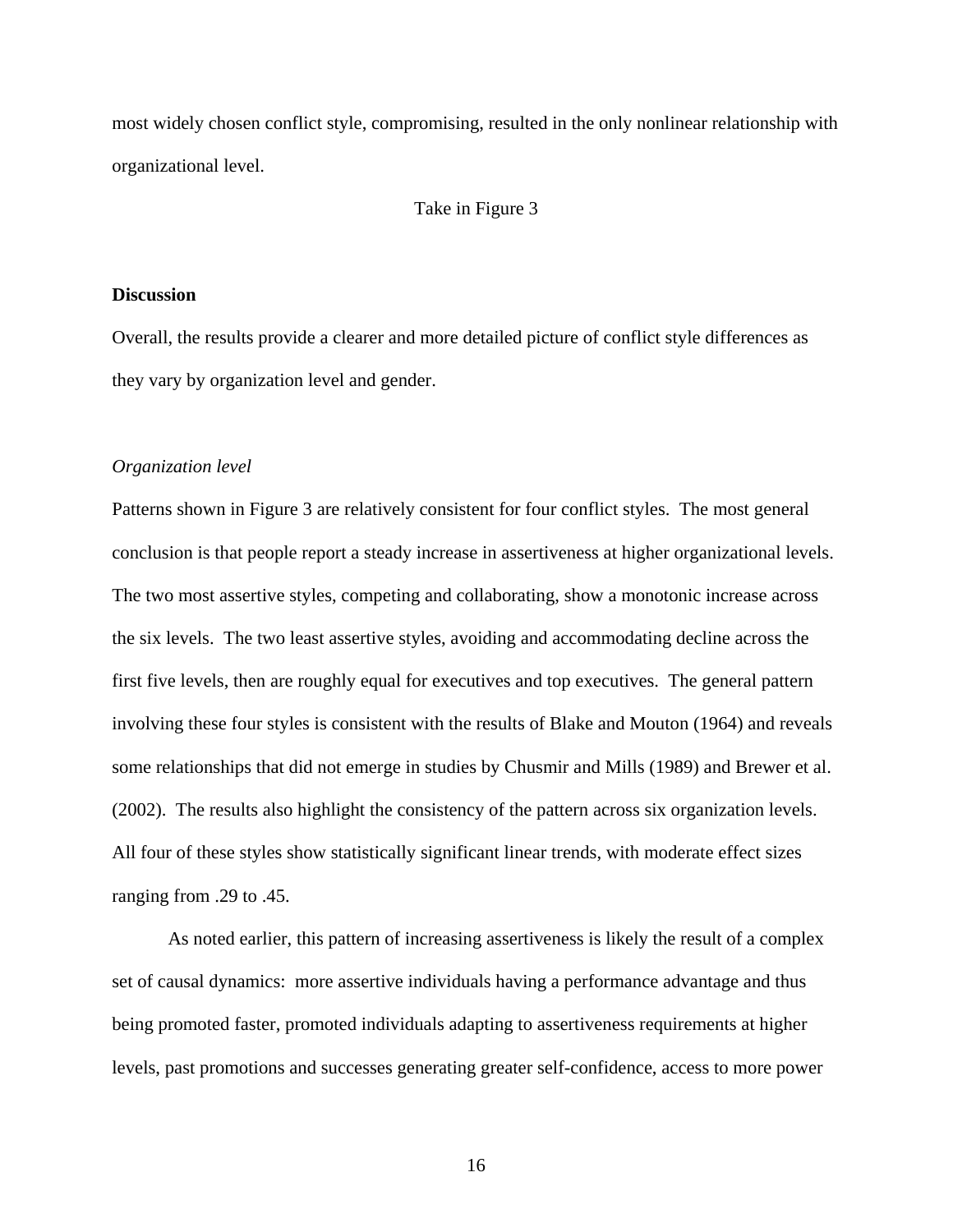resources at higher levels, and selection biases that favor assertive candidates for promotion. Our study cannot sort out these dynamics; it can only document the strength of their combined effects and the consistency of this pattern across levels.

 Compromising, which is intermediate in assertiveness, showed a curvilinear relationship to organization level—a previously unreported finding. This style is reported as the most frequent one at levels below top executives. Its use is relatively constant from non-supervisory personnel to executives, but is lower at the very lowest (entry level) and highest (top executive) levels. Compromising is regarded positively in our pragmatic culture, and is generally regarded as a fair and expedient way of producing acceptable settlements on less-than-crucial concerns (e.g., Thomas, 2002). It appears that compromising declines at entry-level positions as part of a profile of very low assertiveness (with an especially high level of accommodating), and at top executive positions as part of a profile of very high assertiveness (with an especially high level of competing).

# *Gender differences*

Our findings show that men score moderately higher than women on competing. This gender difference is not about assertiveness in general: for the sample as a whole, women score equal to men on collaborating, the other highly assertive style. Women score significantly higher on the three remaining styles—compromising, avoiding, and accommodating. However, the effect size for competing (.32) is considerably stronger than for these latter three styles, indicating that the gender difference on competing is driving differences in these other styles.

 Again, the gender difference in competing is likely the combined effect of a complex set of factors involving personality, sex role socialization, and the enforcement of sex roles within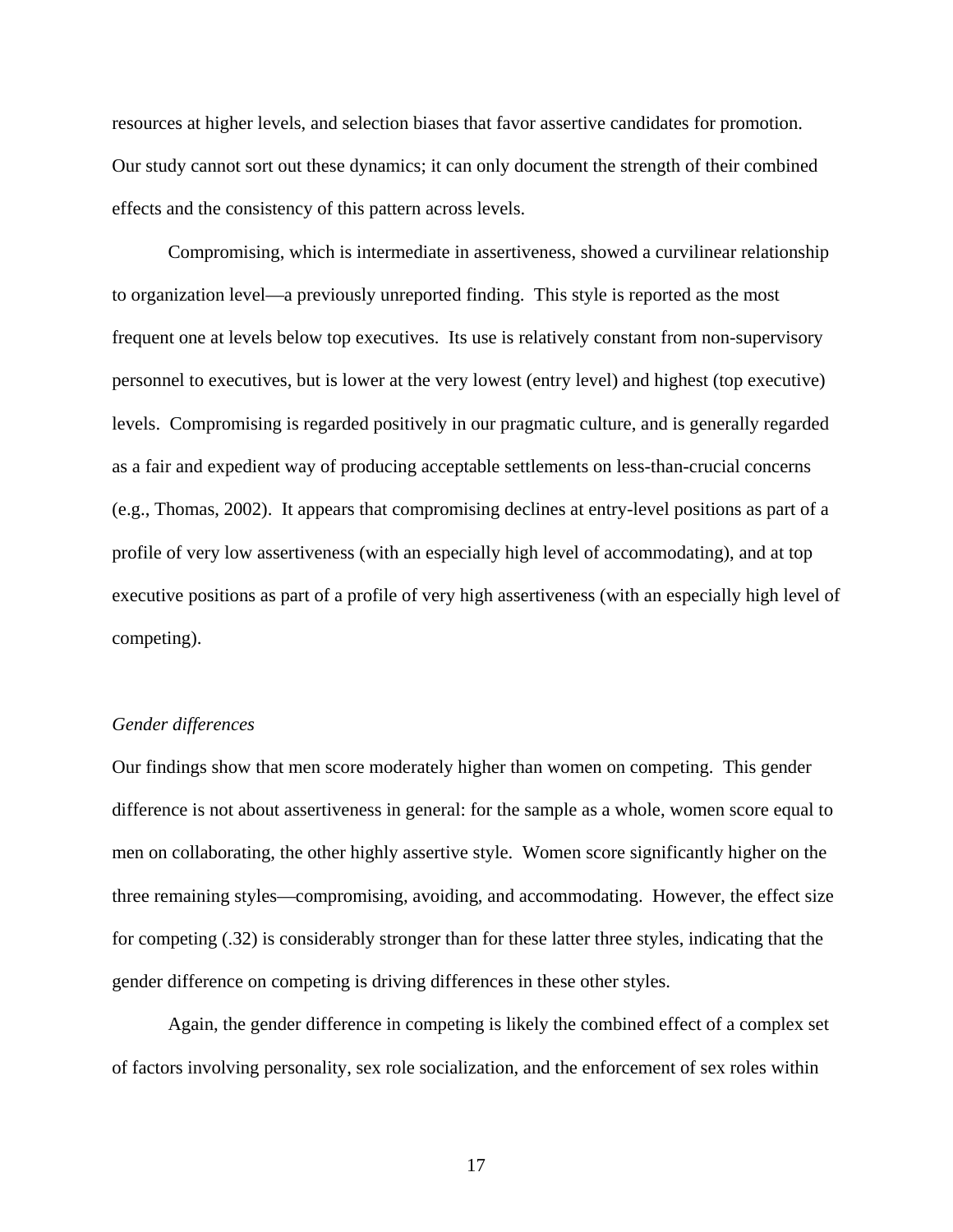organizations. While our study cannot differentiate these influences, it does demonstrate the strength of the resulting gender difference. In terms of effect size, the gender difference in competing is substantial—roughly comparable to the difference in competing scores between supervisors and top executives in Table 3. Importantly, the gender difference is also consistent across all six organization levels. Thus, we find no evidence for the suggestion that the conflict styles of men and women converge at higher organizational levels. In general, our data show negligible interaction effects between gender and organization level in shaping conflict style, so that their effects are additive and independent.

#### **Practical implications**

Conflict instruments are used heavily in training, coaching and organization development interventions. Participants learn the choices available in conflict situations (the five styles), learn in contingency-model fashion that each style is useful in appropriate situations, identify their pattern of preference among the styles, and are helped to choose and implement the conflict styles more thoughtfully (e.g., Shell, 2001). Typically, these interventions are also customized by emphasizing the advantages and risks of selected styles and by building key behavioral skills. Here, we offer some implications of our findings for targeting the typical style differences revealed in our findings.

 In discussing the practical implications of our findings, however, it is important to remember that our findings are only broad tendencies and that there is still a great deal of style variation among individuals of a given gender at a given organization level. Thus it is still important to use conflict instruments to measure the actual constellation of styles for individuals and teams rather than reifying our findings into hard-and-fast stereotypes.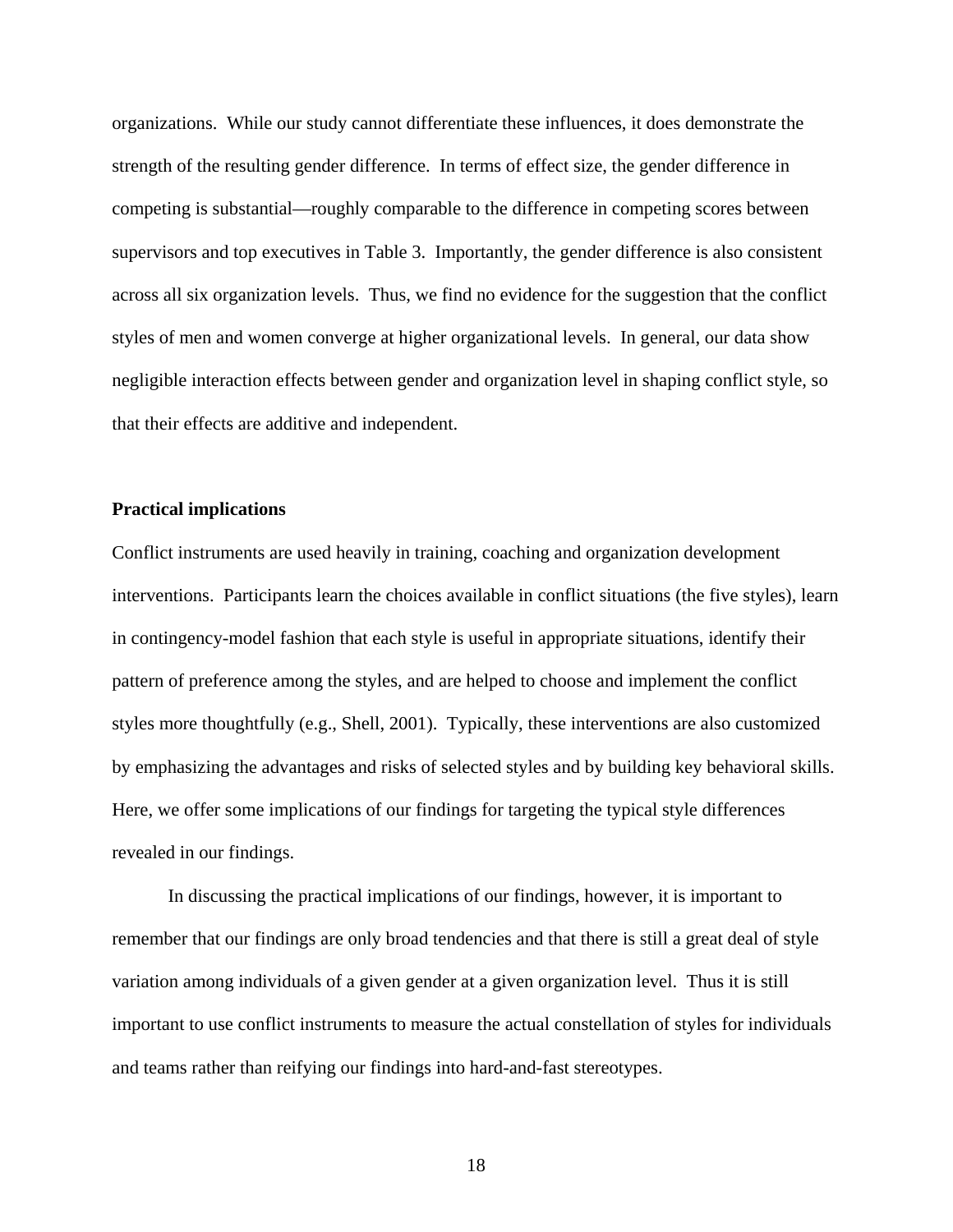#### *Implications regarding norms*

The moderate differences in conflict styles by organization level and gender raise the issue of what statistical norms to use for conflict style applications. For practical reasons, these instruments (especially print versions) tend to use a single set of norms. For these "standard" norms, we recommend using norms that are weighted across levels to reflect the population for which the instrument is intended. Given the changing gender composition of organizations, it also seems appropriate to give equal weight to men and women in these standard norms. The latest, 2007 printing of the TKI contains updated norms calculated in this manner. However, we also recommend making sets of more specialized norms available for practitioners working with specific groups. For example, it would be helpful for organization development consultants or coaches working with top management teams to have access to specific norms for executives and top executives. The same would be true for coaches who work exclusively with women managers.

#### *Implications regarding top management*

 Executives and top executives score higher than other groups in the two most assertive styles—collaborating and competing. Training and coaching at this level can emphasize complexities and finer points involved in the constructive use of these styles. Importantly, research by Van de Vliert et al. (1999) indicates that collaborating and competing have the greatest impact on conflict-handling effectiveness. As main effects, greater collaboration produces more constructive outcomes, while greater competing by itself tends to produce dysfunctional outcomes. However, competing tends to aid effectiveness when collaborating is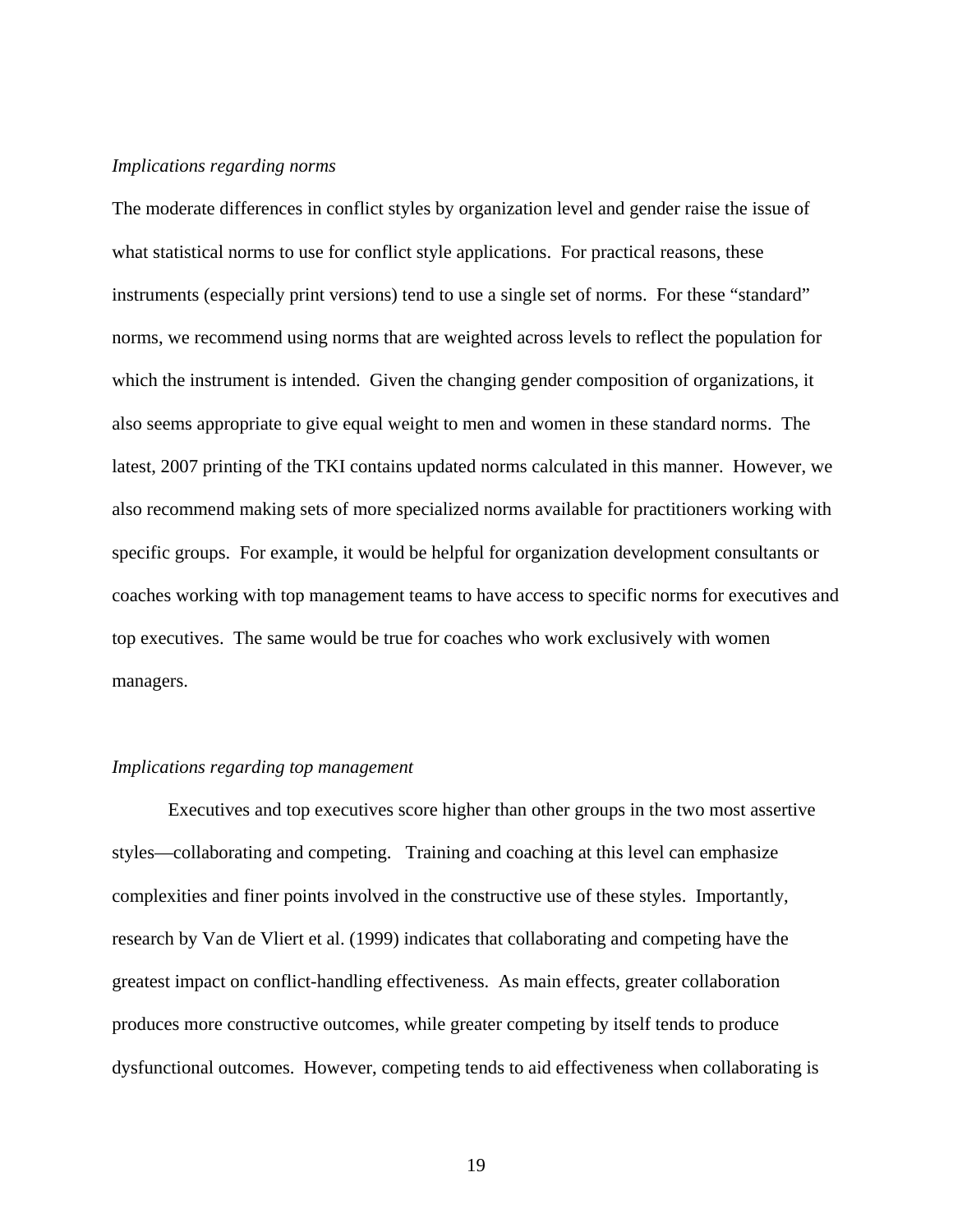high. Specifically, favorable outcomes are strongly related to sequences of strongly asserting ones needs (competing) followed by collaborative overtures to find an integrative way of meeting the needs of both people (Van de Vliert, 1997). Here, Pruitt and Rubin's (1986) recommended stance of "firm flexibility" can help top managers clarify what it is useful to be firm about—being firm on the importance of achieving one's own concerns but collaborative and flexible with respect to how that should be accomplished. Finkelstein's (2003) study of business failures is useful in showing the potentially disastrous consequences when otherwise-competent executives take a competitive stand on key issues, suppressing dissent, and ignoring evidence that a decision is going badly. Research on effective top management teams by Eisenhardt et al. (1997) also provides a useful stopping rule for collaboration—"consensus with qualification." Rather than continuing to try to force consensus when collaboration stalls, the decision is given to the team member who has clearest authority on the issue, to try to incorporate the best thinking of the team. Finally, examples of effective top executives like Jack Welch of GE and Andy Grove at Intel (Pascale, 1990) illustrate how top executives can promote a broader organization culture that encourages the assertive airing of diverse views in the service of learning and decision making.

#### *Implications regarding individual contributors*

At the other end of the spectrum, entry-level and non-supervisory employees score higher than other groups on the unassertive styles—avoiding and accommodating. This finding suggests that conflict–oriented training and interventions at this level should provide a dual emphasis—first challenging the unassertive patterns that discourage employees from speaking up on significant conflict issues, then providing training in constructive forms of assertiveness. This approach has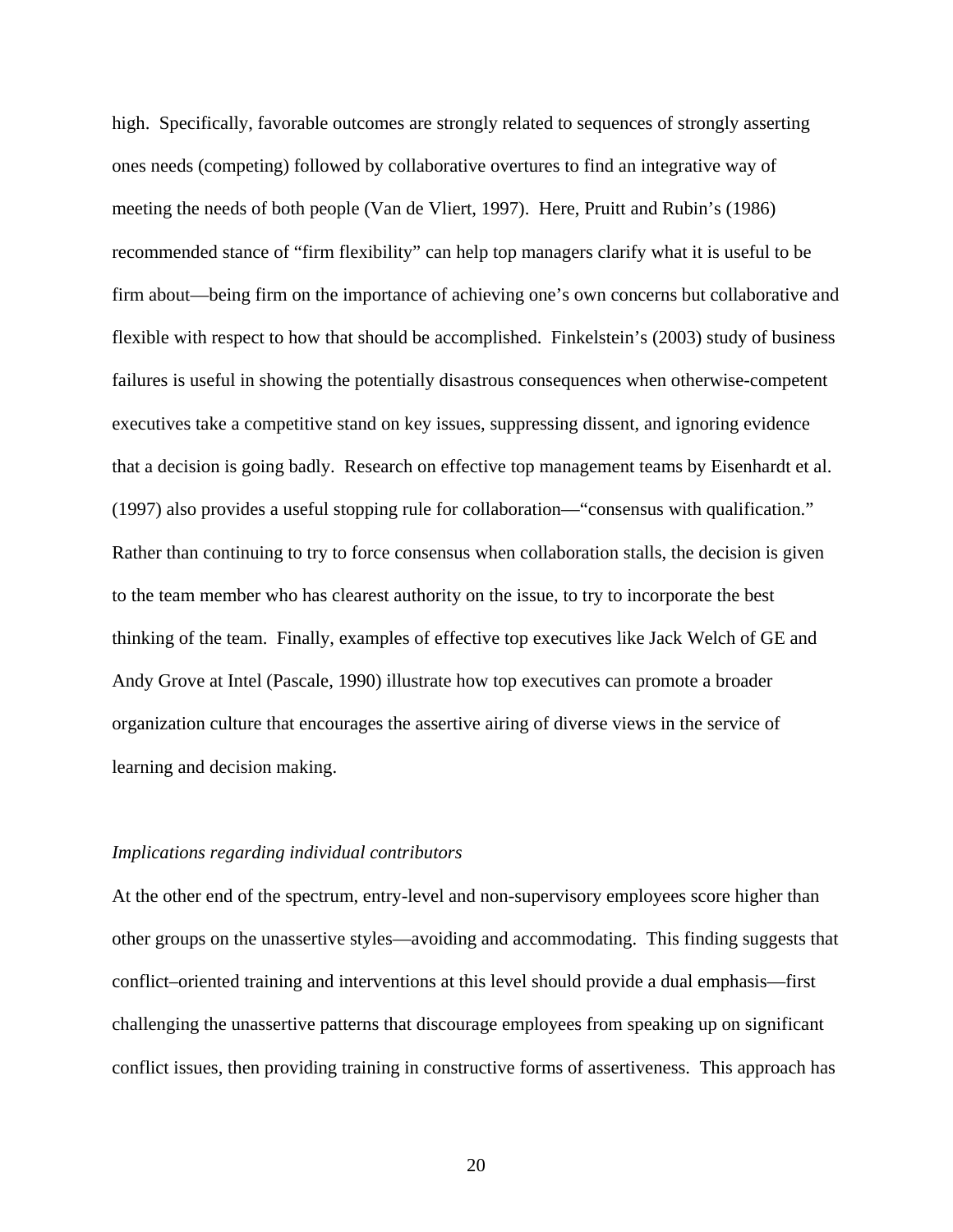been especially prominent in safety and sexual harassment training, where there are obvious dangers from unassertive behavior—injuries, damage to equipment, legal action, or a hostile work environment. However, this message has also become important with respect to day-today decision making. O'Toole and Lawler (2006) have documented the dramatic changes in the jobs of individual contributors over the last 30 years. The average job is much more likely to be knowledge work today, involving significantly more decision making, coordination, and participation in cross-functional teams. Constructive airing of divergent concerns has therefore become more important to job effectiveness. Classic works that warned of the dangers of unassertiveness and conformity in decision groups, like Janis' (1972) "groupthink" and Harvey's (1974) "Abilene Paradox," although formerly used mostly for managers, are now useful for knowledge workers as well. Finally, our findings on the relative unassertiveness of individual contributors provide a warning for supervisors and managers. It will not be enough for them to merely listen for divergent views; often, they must make a special effort to elicit those views.

#### *Implications regarding supervisors and managers*

Supervisors and managers fall in between individual contributors and top management in their assertiveness scores. Hill's work (2003) shows that much of the supervisor's developmental challenge involves the task of managing direct reports' work expectations—setting and raising standards, providing feedback for substandard performance, and holding people accountable. Conflict style instruments are used heavily in supervisory training to help supervisors deal assertively and constructively with the conflicts inherent in this process. Supervisors are given positional power bases to enable unilateral (i.e. competitive) actions, but also need some training in collaborative approaches and firm flexibility.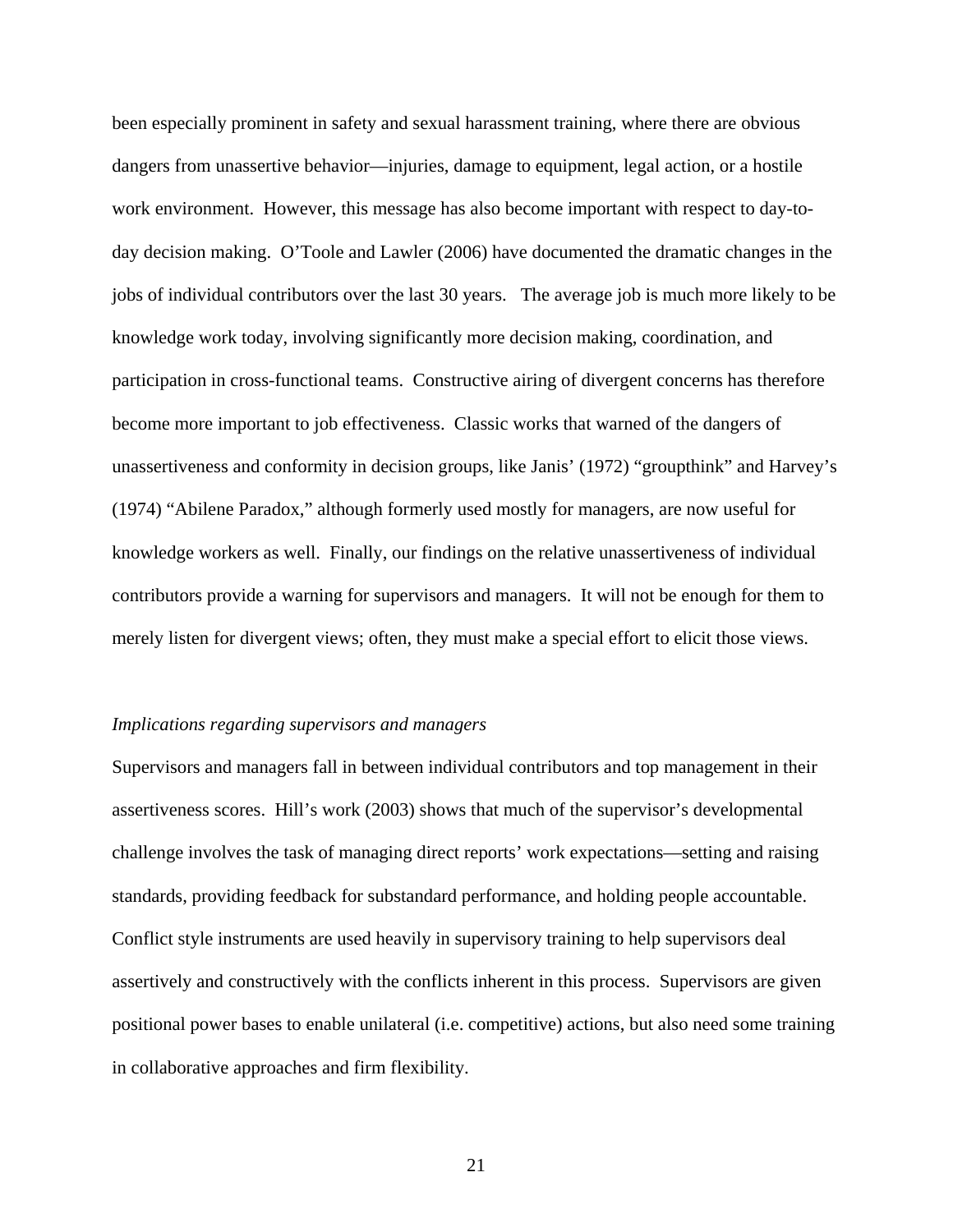Up one level from supervisors, managers' work is especially centered on the coordination and integration required in today's flatter, more horizontally-interdependent organizations. An important developmental challenge here is learning to negotiate and problem-solve with people over whom they have no formal authority. Training for intra-organizational negotiations is common here, and needs to focus on forms of assertiveness that do not damage trust and relationships. Since much of managerial coordination occurs in cross-functional teams, managers are also frequently exposed to team-building interventions. Here, we recommend including team-building sessions focused specifically on conflict styles. The approach we favor (Thomas and Thomas, 2004) builds trust by first emphasizing the value of each conflict style and the intended contributions of people with different styles, but then focuses on identifying the specific challenges and remedies for effective problem solving within the team, based on an assessment of the most prominent conflict styles used within the team.

#### *Implications regarding gender*

Here we will focus on women, who tend to score lower than men on competing at all organizational levels. Recent research suggests that this difference may largely reflect a reluctance to assertively claim value on issues related to their *personal* interests (Amanatullah, 2006; Babcock and Laschever, 2007). In a recent simulation study using Executive MBA students, Amanatullah (2006) found that women were more reluctant than men to use overtly competitive tactics in salary negotiations for themselves, settling for significantly lower salaries. When negotiating on behalf of others, however, they were as competitive as men and negotiated equal salaries. If this interpretation of our finding is correct, it suggests that women's lower competing score would not be a factor in their negotiations on behalf of their unit or the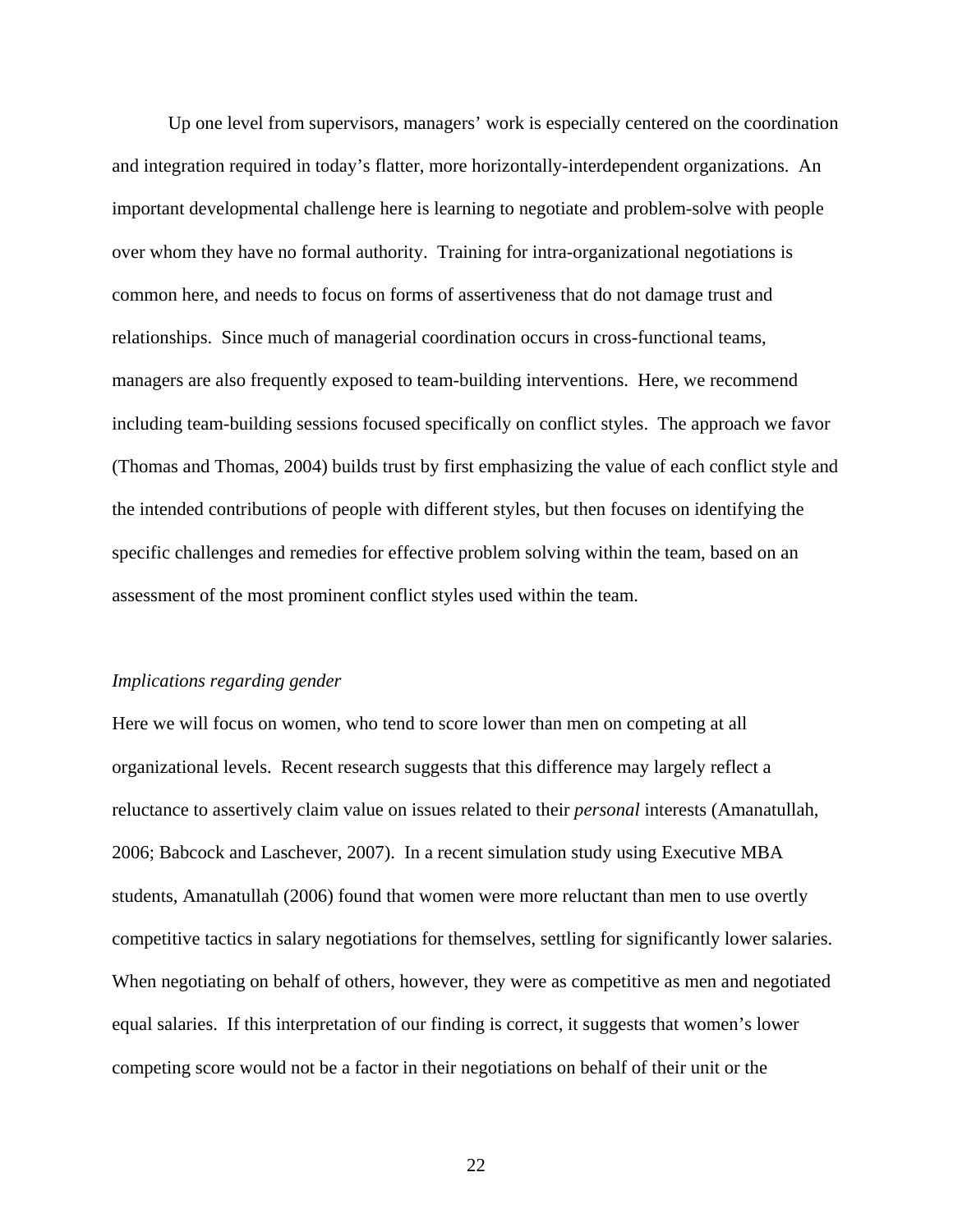organization as a whole, so that it would not reduce their overall performance or value to their organization. On the contrary, a 2001 Society of Human Resource Management study using 360-degree performance review data showed that women were rated higher than men on 42 of 52 executive competencies, including influencing and negotiating (Corporate Leadership Council, 2004). Moreover, a Catalyst study (2004) showed that companies with higher numbers of women in their top management teams experienced significantly higher financial performance.

 The most likely downside of women's lower competing scores, then, seems to be that women tend to end up with lower pay and fewer promotions, which then contribute to higher turnover rates. Amanatullah (2006) found that women did not consider themselves less deserving of higher salaries. Rather, she found that their reluctance to negotiate forcefully on their own behalf stemmed largely from fear of male backlash for violating the female role—a fear confirmed by male subjects' unfavorable ratings of competitive tactics by women. Amanatullah's research, and that of Rudman (1998; Rudman and Glick, 1999) suggests that women often find themselves in a no-win situation when negotiating on their own behalf. If they are competitive, they tend to be seen as competent but lacking social skills. If they are not competitive, they may be seen as more socially skilled, but lacking competence or leadership potential.

 Limited gains may come from coaching women in forms of assertiveness that are effective but less overtly competitive. Examples are principled negotiation (Fisher and Ury, 1981) and firm flexibility (Pruitt and Rubin, 1986)—both of which avoid extreme elements of hard or power bargaining. However, the fundamental problem seems to involve the "Catch-22" sex role expectations for women in organizations. Deloitte and Touche successfully addressed this problem by holding workshops that challenged gender assumptions, making changes to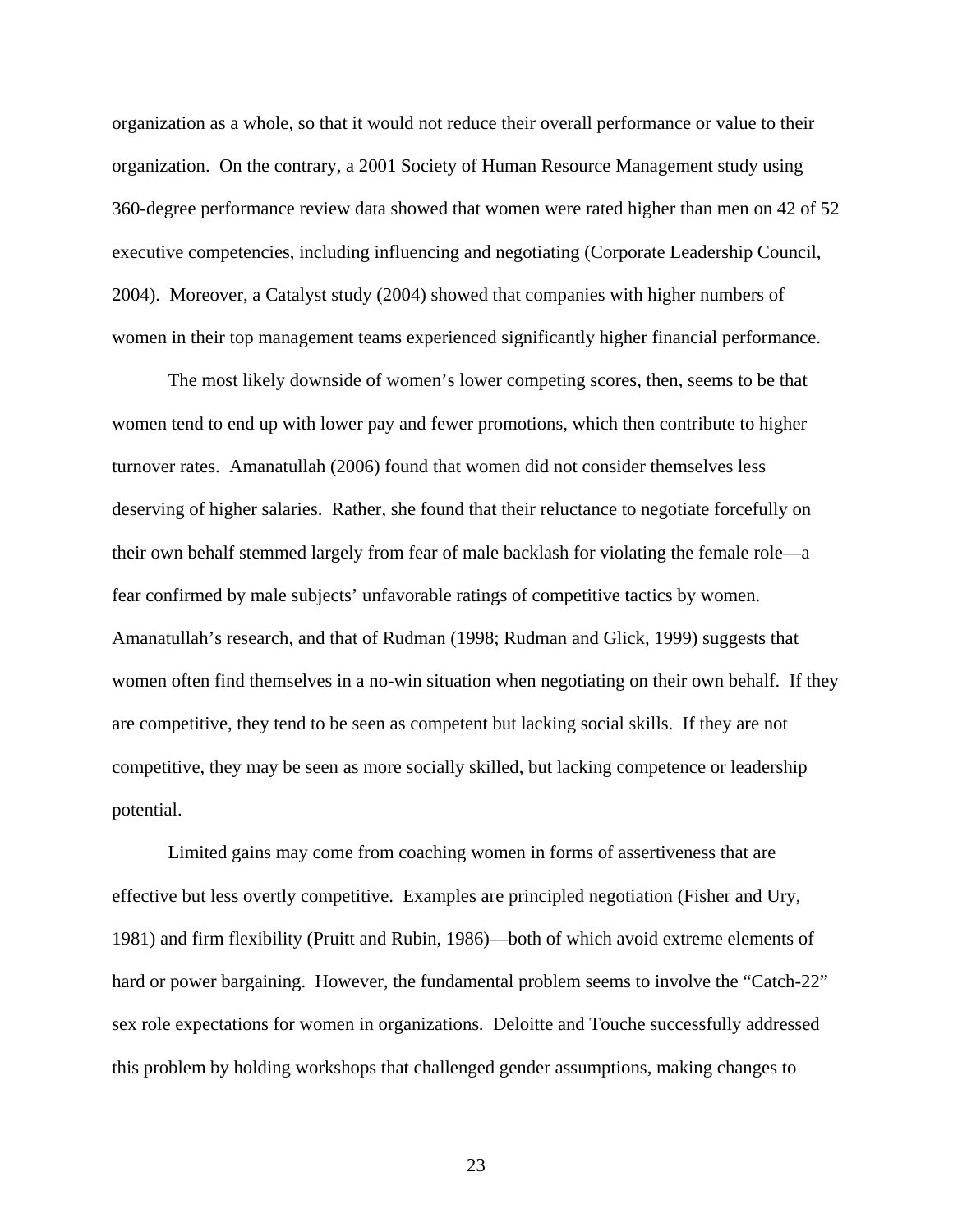evaluation systems, tracking female turnover, and holding unit managers accountable for female turnover rates. From 1991 to 2000, the company estimated that it had saved about \$250 million in hiring and training costs through reduced turnover (Corporate Leadership Council, 2004).

#### *Limitations and suggestions for future research*

While relatively large and heterogeneous, our sample was nevertheless limited to US organizations. Thus, our study is restricted to an individualistic culture and may not generalize beyond such cultures (e.g., Holt and DeVore, 2005). The study is also subject to the limitations of self-report instruments, with people answering global questions about their behavior. Because the data are cross-sectional, causal direction between the variables cannot be determined. Finally, our study included no measures of performance, so that the effectiveness of the conflict style patterns cannot be assessed.

 We emphasize the need for future research that teases out the strengths of the various dynamics involved in the relationship between organization level and assertive conflict styles. Given the amount of past research devoted to collaboration, our findings especially suggest the need for researchers to pay greater attention to the role of competing in individual and organizational effectiveness, to the degree to which competing is an individual difference versus a learnable behavior, and to developing training guidelines for helping individuals compete *effectively*—that is, both prevailing in a situation but also in ways that reduce the costs of competing (for example, Thomas, 2002). Finally, there is a need for more focused research on the causes, specific manifestations, and consequences of the gender-based difference in competing that this study documents—to test and extend our interpretation of this finding.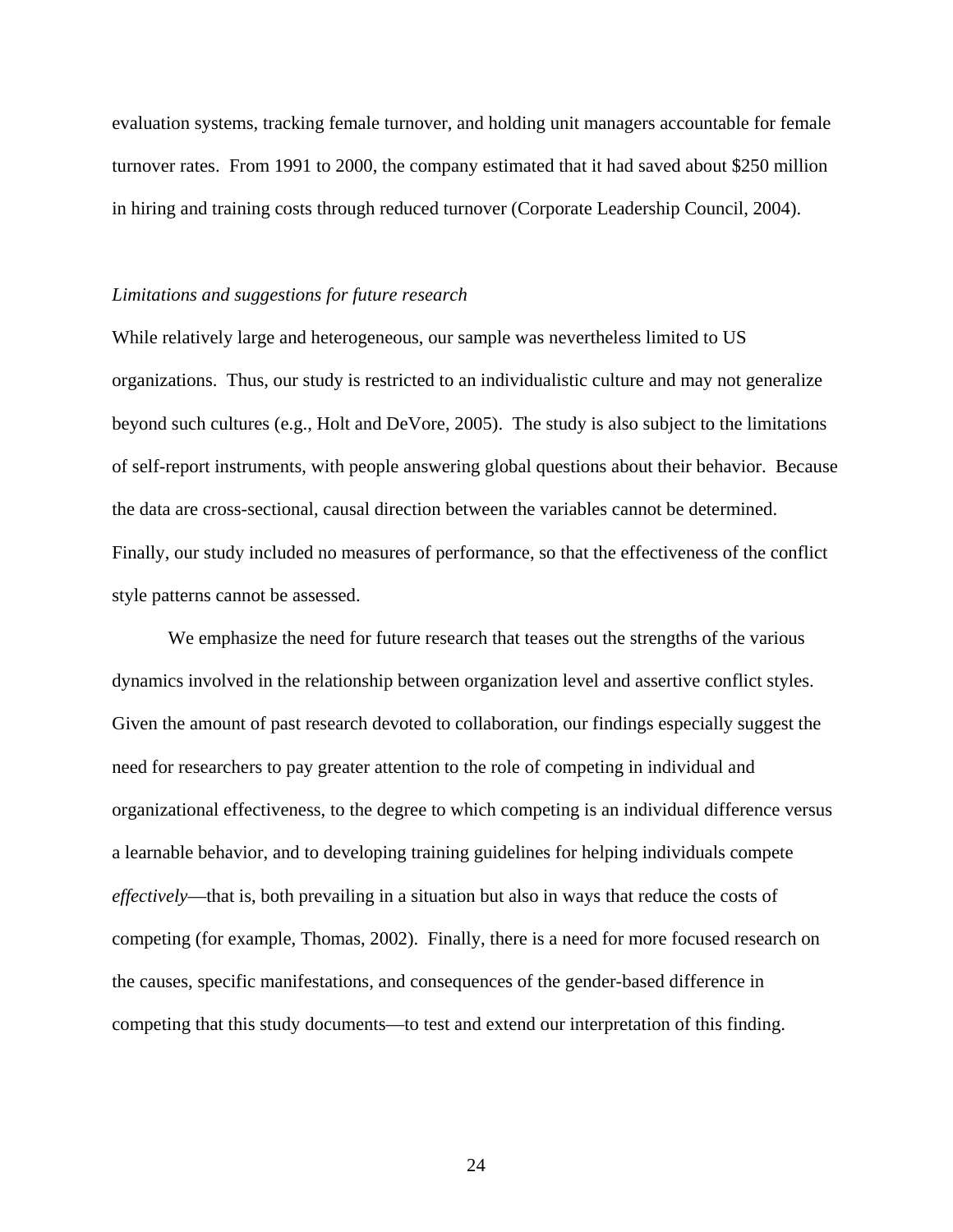# **References**

- Amanatullah, E.T. (2006), "Negotiating assertively: Exploring benefits of representing another to women in salary negotiations", paper presented at the Academy of Management meetings, August 15, Atlanta, GA.
- Appelbaum, S.H., Audet, L. and Miller, J.C. (2003), "Gender and leadership? Leadership and gender? A journey through the landscape of theories", *Leadership & Organization Development Journal*, Vol. 24 No. 1, pp. 43-51.

Babcock, L. and Laschever, S. (2007), *Women Don't Ask*, Bandem Dell, New York, NY.

- Blake, R.R. and Mouton, J.S. (1964), *The Managerial Grid: Key Orientations for Achieving Production through People***,** Gulf Publishing, Houston, TX.
- Brewer, N., Mitchell, P. and Weber, N. (2002), "Gender role, organizational status, and conflict management styles", *The International Journal of Conflict Management*, Vol.13 No. 1, pp. 78-94.
- Cardona, F. (1995), *A comparative study of the styles of handling interpersonal conflict among students, faculty, and administrators,* PhD dissertation, Michigan State University, East Lansing, MI.
- Catalyst, (2004), "The bottom line: Connecting corporate performance and gender performance", available at: http://catalyst.org/files/full/financialperformancereport.pdf (accessed September 2007).
- Chusmir, L.H. and Mills, J. (1989), "Gender differences in conflict resolution styles of managers: At work and at home"*, Sex Roles*, Vol. 20 No. 3-4, pp. 149-163.
- Corporate Leadership Council, (2004), "Fostering women's leadership", available at: www.corporateleadershipcouncil.com (accessed September 2007).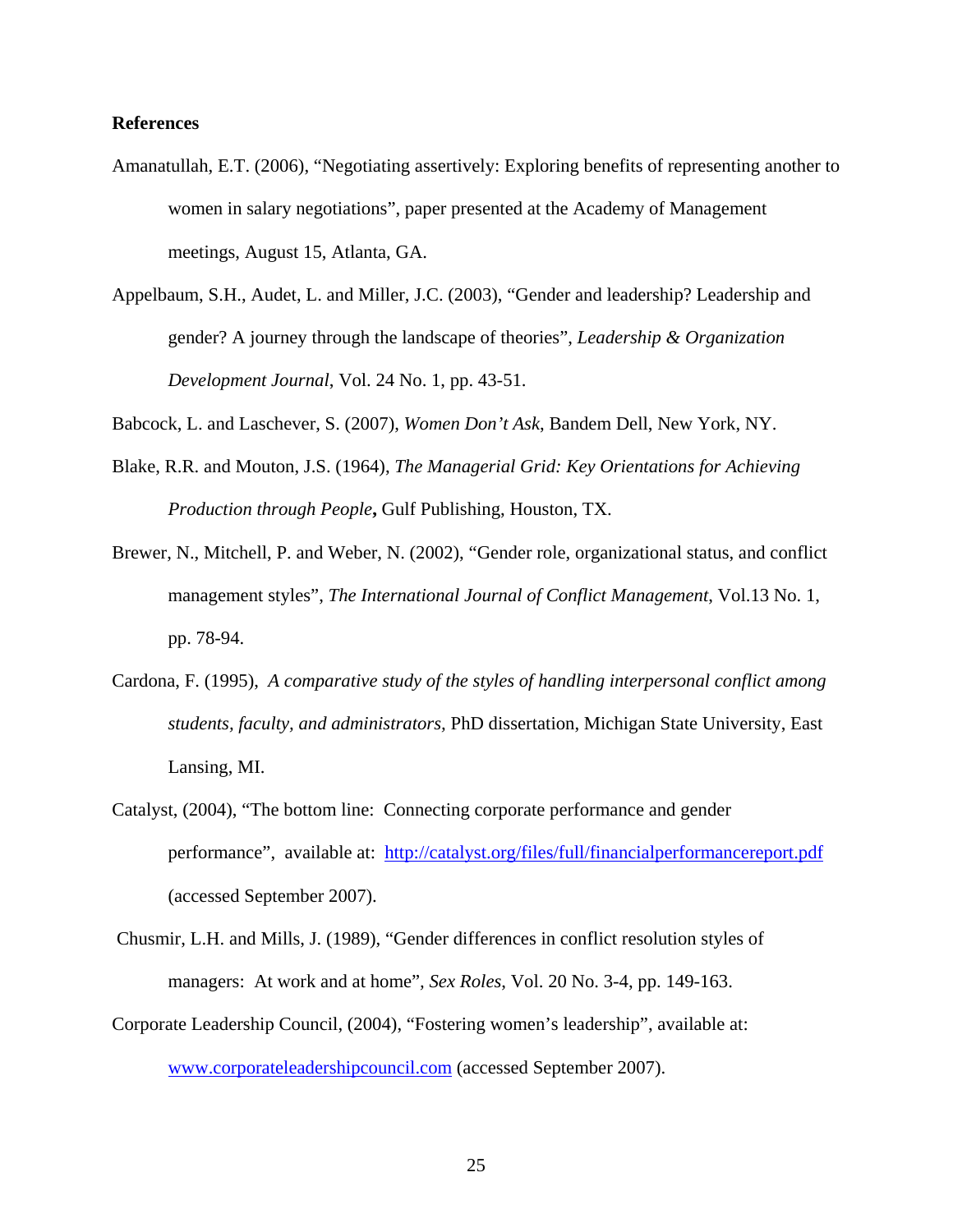Eisenhardt, K.M., Kahwajy, J.L. and Burgeois, III, L.J. (1997), "How top management teams can have a good fight", *Harvard Business Review*, Vol.75 No.4, pp. 77-85.

Finkelstein, S. (2003), *Why Smart Executives Fail*, Portfolio, New York.

Fisher, R. and Ury, W. (1981), *Getting to Yes*, Houghton Mifflin, Boston, MA.

- Gosling, S.D., Vazire, S., Srivastava, S. and John, O.P. (2004), "Should we trust web-based studies?" *American Psychologist*, Vol. 59 No. 2, pp. 93-104.
- Harvey, J.B. (1974), "The Abilene paradox and other meditations on management", *Organization Dynamics*, Vol. 3 No. 1, pp. 63-80.
- Hicks, J.L. (1970), "Some properties of ipsative, normative and forced choice normative measures", *Psychological Bulletin*, Vol. 74, pp. 167-184.
- Hill, L. A. (2003), *Becoming a Manager: How New Managers Master the Challenges of Leadership*, Harvard Business School Press, Boston, MA.
- Holt, J.L. and DeVore, C.J. (2005), "Culture, gender, organizational role, and styles of conflict resolution: A meta-analysis"*, International Journal of Intercultural Relations*, Vol. 29 No. 2, pp. 165-196.
- Janis, I. (1972), *Victims of Groupthink*, Houghton Mifflin, Boston, MA.
- Kilmann, R.H. and Thomas, K. W. (1977), "Developing a forced-choice measure of conflicthandling behavior: The "MODE" instrument"*, Educational and Psychological Measurement*, Vol. 37, pp. 309-325.
- Korabik, K., Baril, G.L. and Watson, C. (1993), "Managers' conflict management style and leadership effectiveness: The moderating effects of gender"*, Sex Roles*, Vol. 29 No. 5-6, pp. 405-418.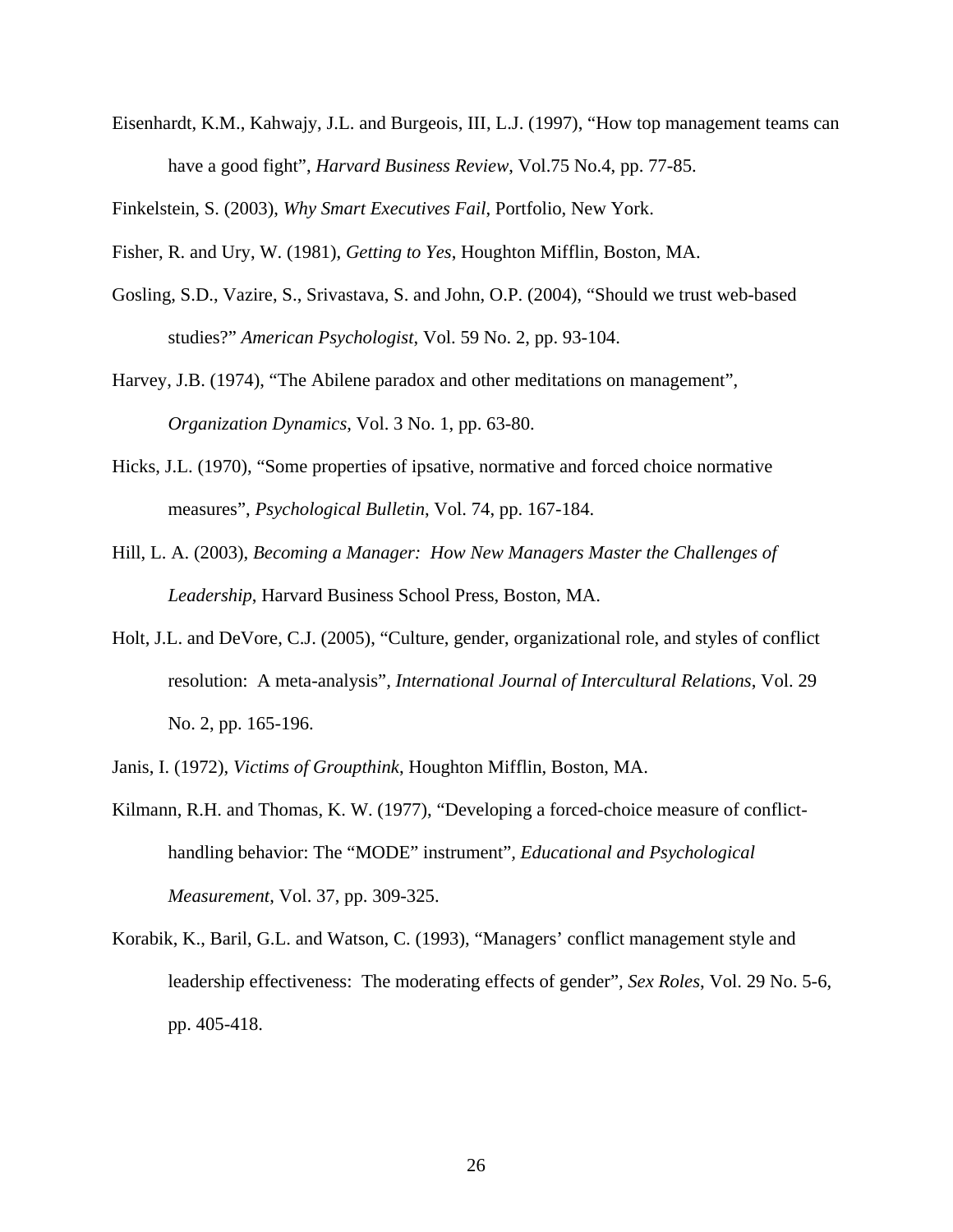- Meyers, L.S., Garnst, G. and Guarino, A.J. (2006), *Applied Multivariate Research: Design and Implementation*, Sage, Thousand Oaks, CA.
- Munduate, L., Ganaza, J., Peiro, J.M., and Euwema, M. (1999), "Patterns of styles in conflict management and effectiveness", *International Journal of Conflict Management,* Vol. 10 No. 1, pp. 5-24.
- Naglieri, J.A., Drasgow, F., Schmit, M., Handler, L., Prifitera, A., Margolis, A. and Velasquez, R. (2004), "Psychological testing on the internet", *American Psychologist*, Vol. 59 No. 3, pp. 150-162.
- O'Toole, J. and Lawler, E.E., III (2006), *The New American Workplace,* Palgrave Macmillan, New York, NY.
- Pascale, R.T. (1990), *Managing on the Edge: How the Smartest Companies Use Conflict to Stay Ahead*, Simon & Schuster, New York, NY.
- Pruitt, D.G. and Rubin, J.Z., (1986), *Social Conflict: Escalation, Stalemate, and Settlement*, Random House, New York, NY.
- Putnam, L.L. and Poole, M.S. (1987), "Conflict and negotiation", in Jablin, F.M, Putnam, L.L., Roberts, K.H. and Porter, L.M. (Eds.), *Handbook of Organizational Communication: An Interdisciplinary Perspective*, Sage, Newbury Park, CA, pp. 549-599.
- Radcliffe, J.A. (1970), "On the Edwards Personal Preference Schedule", in Buros, O.K. (Ed.), *Personality Tests and Reviews*, Grypon Press, Highland Park, NJ.
- Rahim, M.A. (1983a), *Rahim Organizational Conflict Inventories: Professional Manual,*  Consulting Psychologists Press, Palo Alto, CA.
- Rahim, M.A. (1983b), "A measure of styles of handling interpersonal conflict", *Academy of Management Journal*, Vol. 26, pp. 368-376.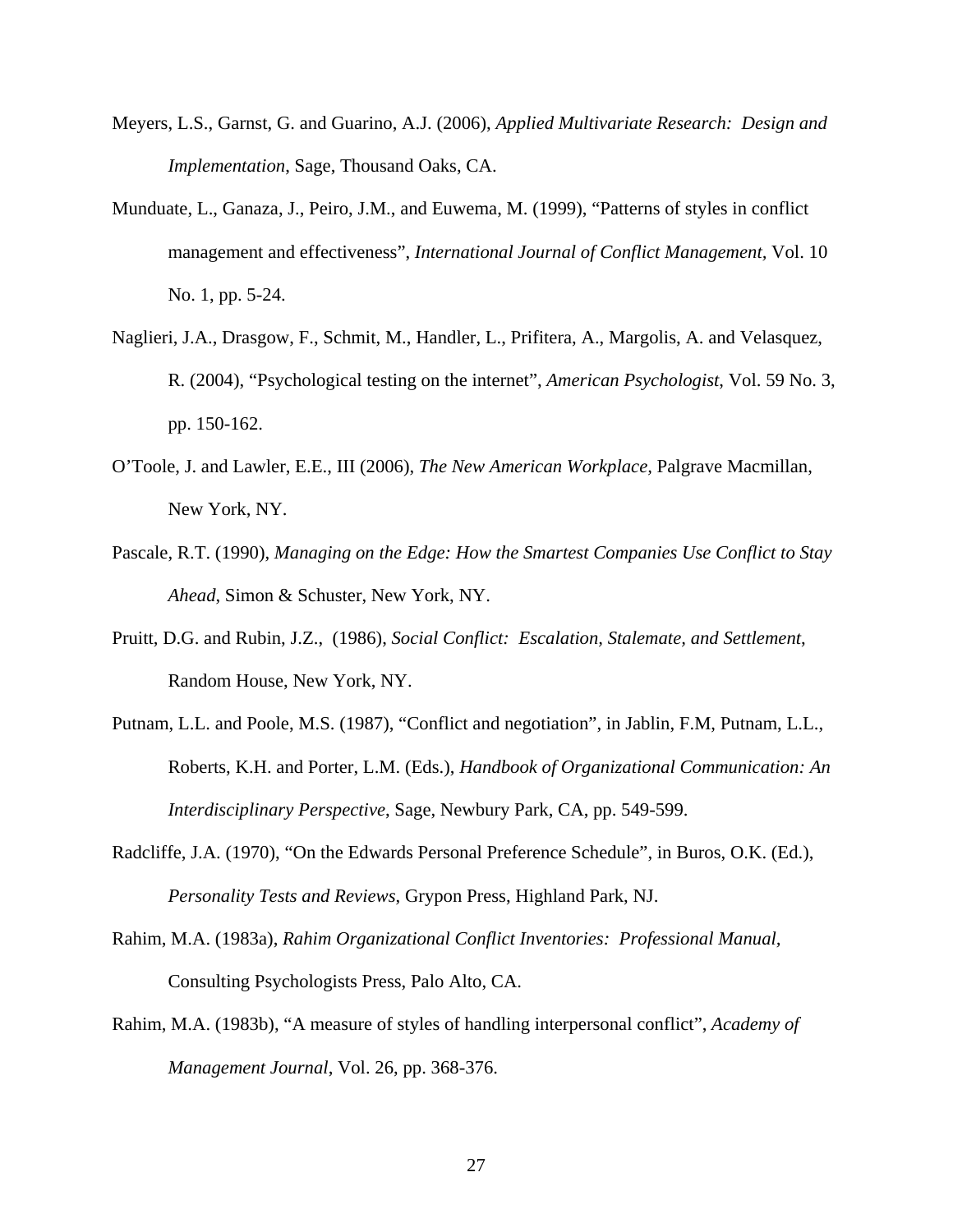- Rudman, L.A. (1998), "Self-promotion as a risk factor for women: The costs and benefits of counterstereotypical impression management", *Journal of Personality and Social Psychology,* Vol. 74 No. 3, pp. 629-645.
- Rudman, L.A., and Glick, P. (1999), "Feminized management and backlash toward agentic women: The hidden costs to women of a kinder, gentler image of middle managers", *Journal of Personality and Social Psychology,* Vol. 77 No. 5, pp. 1004-1010.
- Shell, G.R. (2001), "Bargaining styles and negotiation: The Thomas-Kilmann Conflict Mode Instrument in negotiation training", *Negotiation Journal*, Vol. 17 No. 2, pp. 155-174.
- Sone, P.G. (1981), *The effects of gender on managers' resolution of superior-subordinate conflict,* PhD dissertation, Arizona State University, Phoenix, AZ.
- Sorenson, P.S., Hawkins, K. and Sorenson, R.L. (1995), "Gender, psychological type and conflict style preference", *Management Communication Quarterly,* Vol. 9 No. 1, pp. 115- 126.
- Thomas, K.W. (1976), "Conflict and conflict management", in Dunnette, M.D. (Ed.), *Handbook of Industrial and Organizational Psychology*, Rand-McNally, Chicago, pp. 889-935.
- Thomas, K.W. (1988), "The conflict-handling modes: Toward more precise theory", *Management Communication Quarterly*, Vol. 1 No.3, pp. 430-436.
- Thomas, K.W. (1992), "Conflict and negotiation processes in organizations", in Dunnette, M.D. and Hough, L.M. (Eds.), *Handbook of Industrial and Organizational Psychology*, vol. 3, 2<sup>nd</sup> ed, Consulting Psychologists Press, Palo Alto, CA, pp. 651-717.
- Thomas, K.W. (2002), *Introduction to Conflict Management: Improving Performance Using the TKI,* CPP, Mountain View, CA.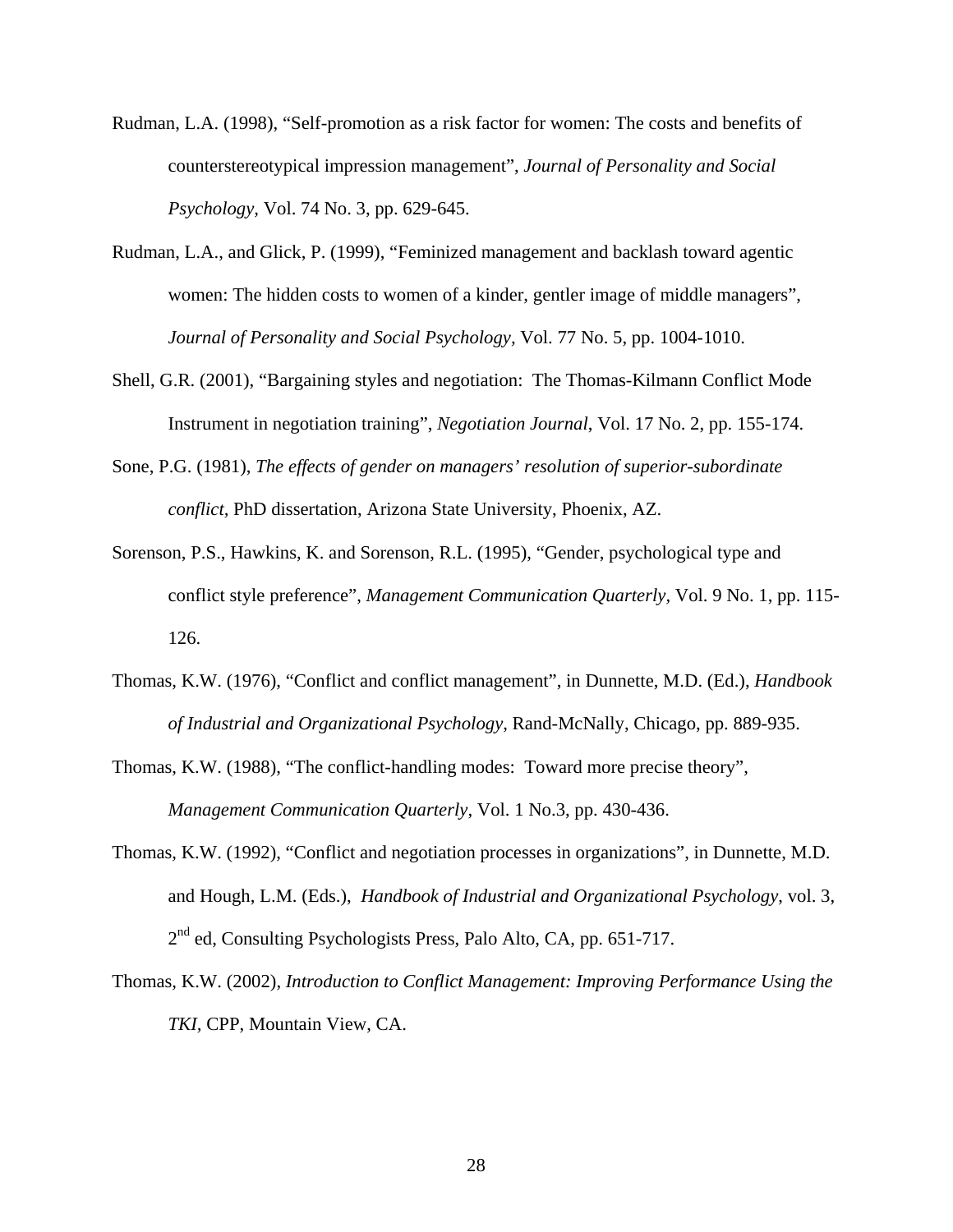- Thomas, K.W. and Kilmann, R.H. (1974), *Thomas-Kilmann Conflict Mode Instrument,* Xicom, Tuxedo, NY.
- Thomas, K.W. and Kilmann, R.H. (1975), "The social desirability variable in organizational research: An alternative explanation for reported findings", *Academy of Management Journal*, Vol. 18 No. 4, pp. 741-752.
- Thomas, K.W. and Kilmann, R.H. (2002), *Thomas-Kilmann Conflict Mode Instrument*, rev. ed., CPP, Mountain View, CA.
- Thomas, K.W. and Thomas, G.F. (2004), *Introduction to Conflict and Teams*, CPP, Inc, Mountain View, CA.
- Van de Vliert, E. (1997), *Complex Interpersonal Conflict Behaviour: Theoretical Frontiers,* Psychology Press, Hove, UK.
- Van de Vliert, E., Nauta, A., Giebels, E. and Janssen, O. (1999), "Constructive conflict at work", *Journal of Organizational Behavior,* Vol. 20 No. 4, pp. 475-491.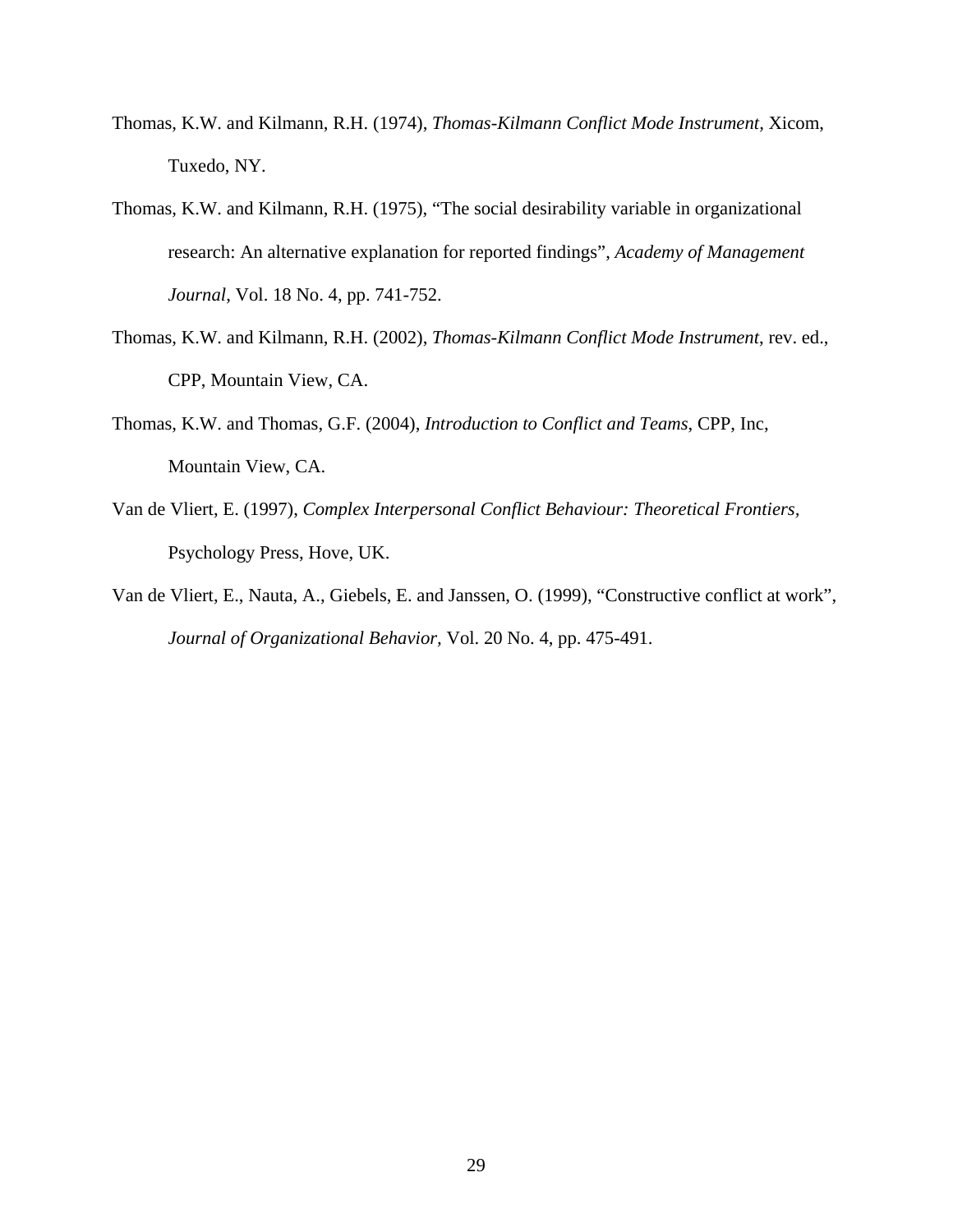## **About the authors**

Kenneth W. Thomas is an Emeritus Professor at the Naval Postgraduate School in Monterey, CA, USA. He has also served on the faculties at UCLA, Temple University, and the University of Pittsburgh, where he directed the doctoral program. Academically, he is best known for some classic theoretical and empirical contributions to the literature on conflict styles. He is also coauthor of the *Thomas-Kilmann Conflict Mode Instrument* and of two training booklets to accompany it: *Introduction to Conflict Management* and *Introduction to Conflict and Teams* (all published by CPP, Inc.). He has also published in the area of empowerment and intrinsic motivation and authored the book, *Intrinsic Motivation at Work.* He is a member of the Academy of Management, American Psychological Association, and Association for Psychological Science. As the corresponding author, he can be contacted at: kthomas@nps.edu.

 Gail Fann Thomas is an Associate Professor in the School of Business and Public Policy at the Naval Postgraduate School in Monterey, California. She serves on the Board of Directors for the Association of Business Communication and was Associate Editor for the *Journal of Business Communication*. Her areas of interest are executive communication and interagency collaboration. She has published articles in such journals as the *Journal of Business and Technical Communication, Journal of Applied Behavior Science*, and the *Journal of Business Communication*. She also co-authored the booklet, *Introduction to Conflict and Teams.*

 Nancy Schaubhut is a Research Associate for CPP, Inc. where she is involved in assessment research, revision, and development. She is co-author of the *Strong Interest Inventory Manual* and an upcoming book on MBTI® type. She has presented at numerous conferences, including Society for Industrial and Organizational Psychology, American Psychological Association, and National Career Development Association.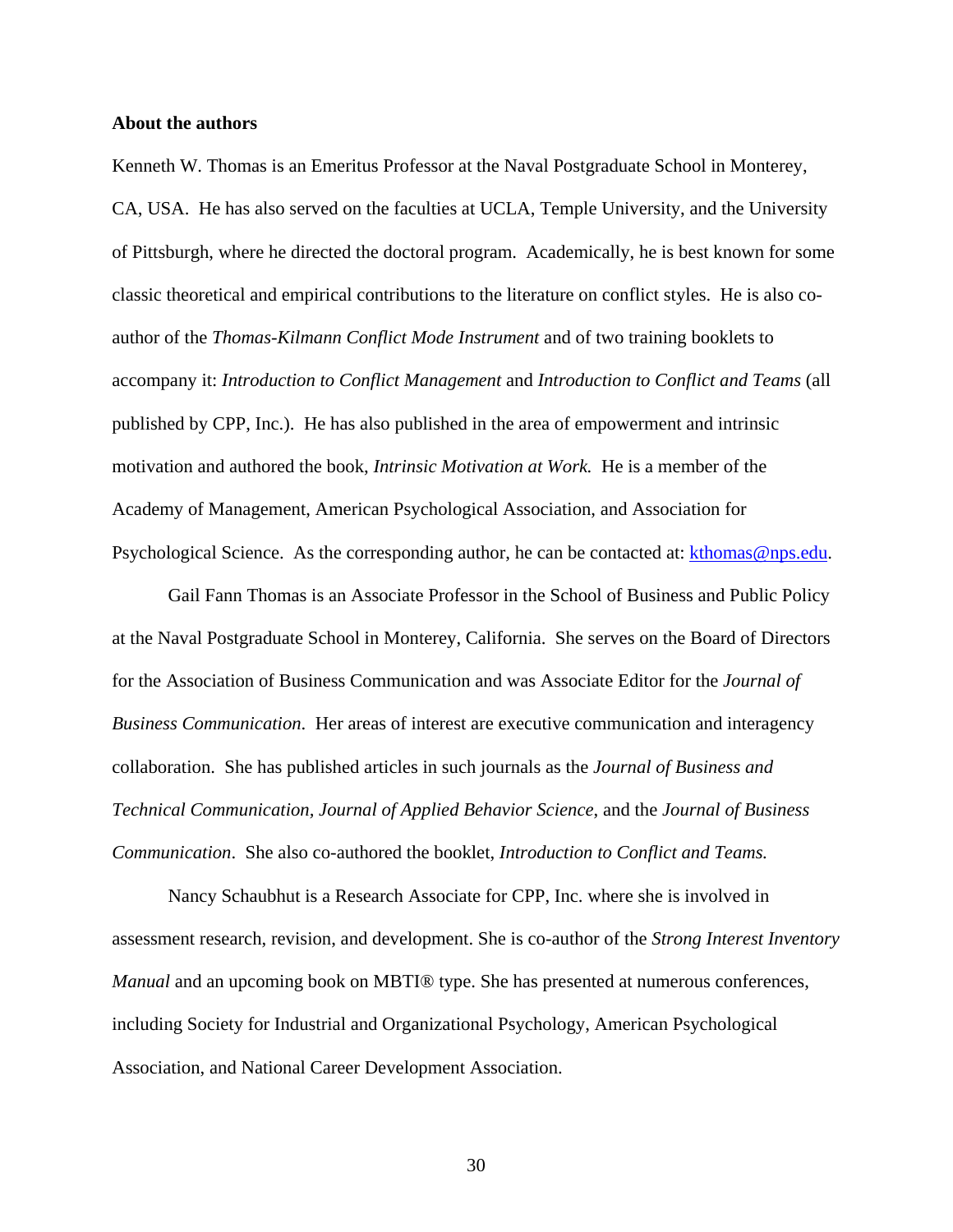# **Table 1.**

|               | Competing |           | Collaborating |           | Compromising |      | Avoiding |           | Accommodating |           |
|---------------|-----------|-----------|---------------|-----------|--------------|------|----------|-----------|---------------|-----------|
|               | M         | <b>SD</b> | M             | <b>SD</b> | M            | SD   | M        | <b>SD</b> | M             | <b>SD</b> |
| Entry level   |           |           |               |           |              |      |          |           |               |           |
| Women         | 3.81      | 2.70      | 6.09          | 2.30      | 7.17         | 2.17 | 6.91     | 2.35      | 6.02          | 2.56      |
| Men           | 4.94      | 2.82      | 6.11          | 2.37      | 7.04         | 2.21 | 6.19     | 2.32      | 5.73          | 2.24      |
| Non-          |           |           |               |           |              |      |          |           |               |           |
| supervisory   |           |           |               |           |              |      |          |           |               |           |
| Women         | 3.95      | 2.68      | 6.31          | 2.18      | 7.77         | 2.15 | 6.44     | 2.59      | 5.53          | 2.11      |
| Men           | 4.97      | 3.01      | 6.05          | 2.27      | 7.13         | 2.41 | 6.37     | 2.53      | 5.50          | 2.21      |
| Supervisor    |           |           |               |           |              |      |          |           |               |           |
| Women         | 4.15      | 2.64      | 6.12          | 2.08      | 7.72         | 2.04 | 6.56     | 2.39      | 5.46          | 2.19      |
| Men           | 5.02      | 2.83      | 6.38          | 2.25      | 7.46         | 2.26 | 6.03     | 2.40      | 5.13          | 2.27      |
| Management    |           |           |               |           |              |      |          |           |               |           |
| Women         | 4.34      | 2.72      | 6.28          | 2.29      | 7.53         | 2.17 | 6.31     | 2.46      | 5.55          | 2.40      |
| Men           | 5.08      | 2.74      | 6.57          | 2.05      | 7.55         | 2.17 | 5.75     | 2.30      | 5.06          | 2.10      |
| Executive     |           |           |               |           |              |      |          |           |               |           |
| Women         | 4.61      | 2.56      | 6.94          | 2.09      | 7.75         | 2.22 | 5.44     | 2.26      | 5.27          | 2.23      |
| Men           | 5.51      | 2.82      | 6.66          | 2.23      | 7.40         | 2.30 | 5.40     | 2.31      | 5.05          | 2.32      |
| Top Executive |           |           |               |           |              |      |          |           |               |           |
| Women         | 5.16      | 2.53      | 7.17          | 2.28      | 7.14         | 2.23 | 5.33     | 2.30      | 5.22          | 2.07      |
| Men           | 5.89      | 2.85      | 6.71          | 2.32      | 6.62         | 2.34 | 5.58     | 2.36      | 5.21          | 2.30      |

# **Conflict style means by organization level and gender**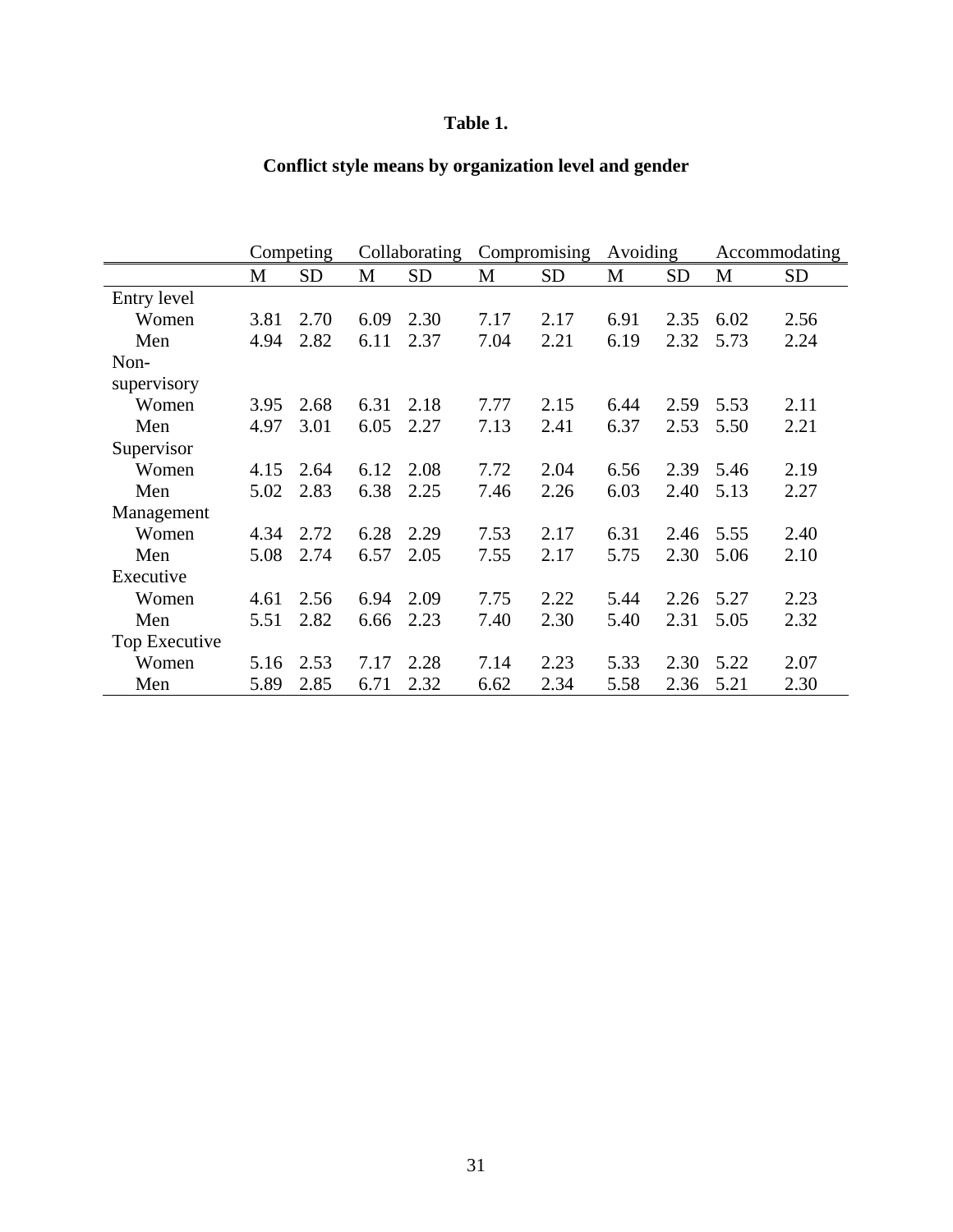# **Table 2.**

# **Style means by gender**

|               | M    | F    | $M-F$   | F(1, 2388) | Prob. | Effect<br><b>Size</b> |
|---------------|------|------|---------|------------|-------|-----------------------|
|               |      |      |         |            |       |                       |
| Competing     | 5.23 | 4.33 | 0.90    | 64.02      | .001  | 0.32                  |
| Collaborating | 6.41 | 6.48 | $-0.07$ | 0.67       | .415  | $-0.03$               |
| Compromising  | 7.20 | 7.51 | $-0.32$ | 12.23      | .001  | $-0.14$               |
| Avoiding      | 5.88 | 6.16 | $-0.28$ | 8.09       | .004  | $-0.12$               |
| Accommodating | 5.28 | 5.51 | $-0.23$ | 6.16       | .013  | $-0.10$               |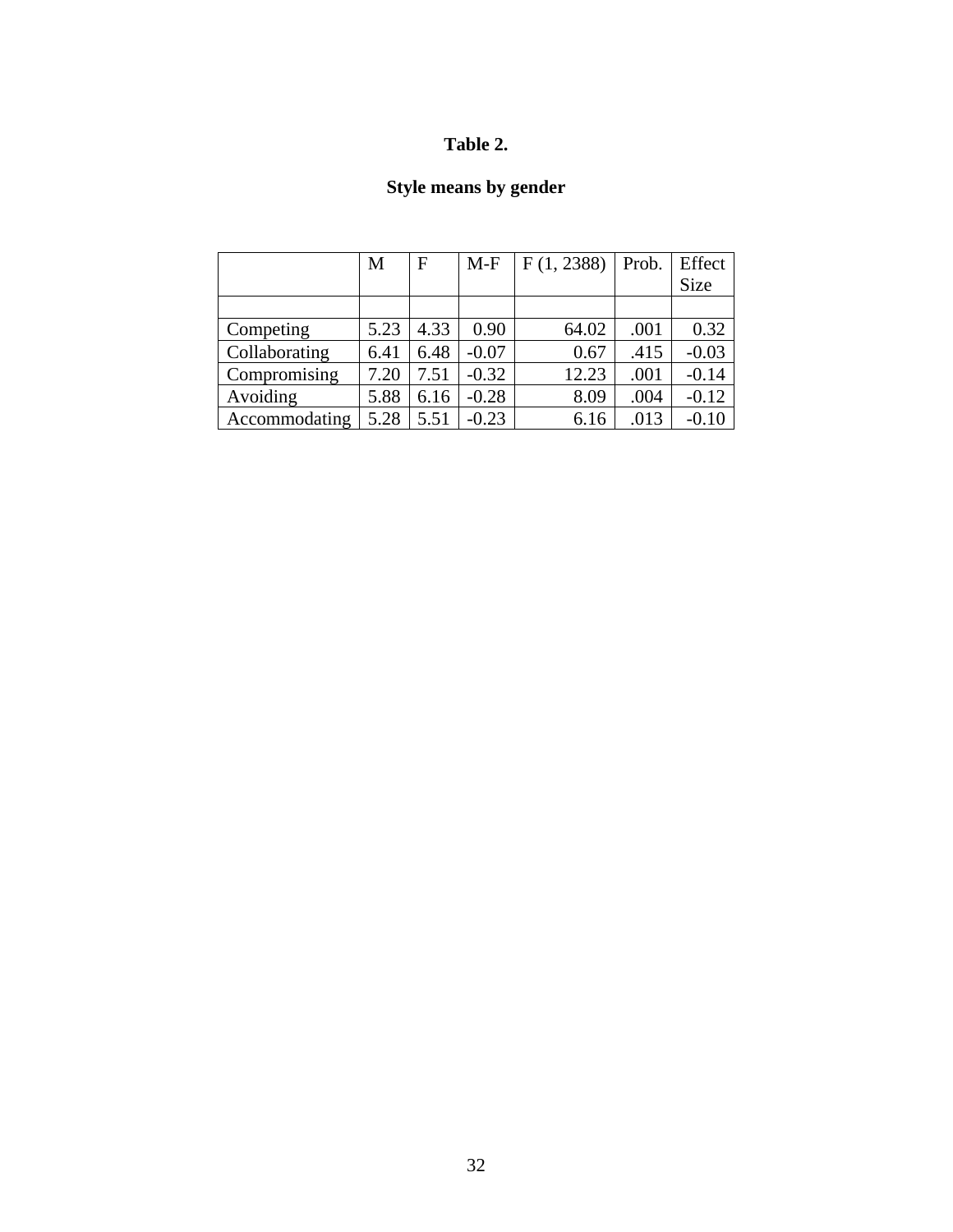# **Table 3.**

# **Style means by organization level**

|               | Entry | Non  | Supv | Mgr  | Exec | Top  |
|---------------|-------|------|------|------|------|------|
|               |       |      |      |      |      |      |
| Competing     | 4.38  | 4.46 | 4.58 | 4.71 | 5.05 | 5.52 |
| Collaborating | 6.10  | 6.18 | 6.25 | 6.42 | 6.80 | 6.94 |
| Compromising  | 7.10  | 7.45 | 7.59 | 7.54 | 7.58 | 6.87 |
| Avoiding      | 6.55  | 6.40 | 6.29 | 6.03 | 5.42 | 5.45 |
| Accommodating | 5.88  | 5.51 | 5.29 | 5.31 | 5.16 | 5.21 |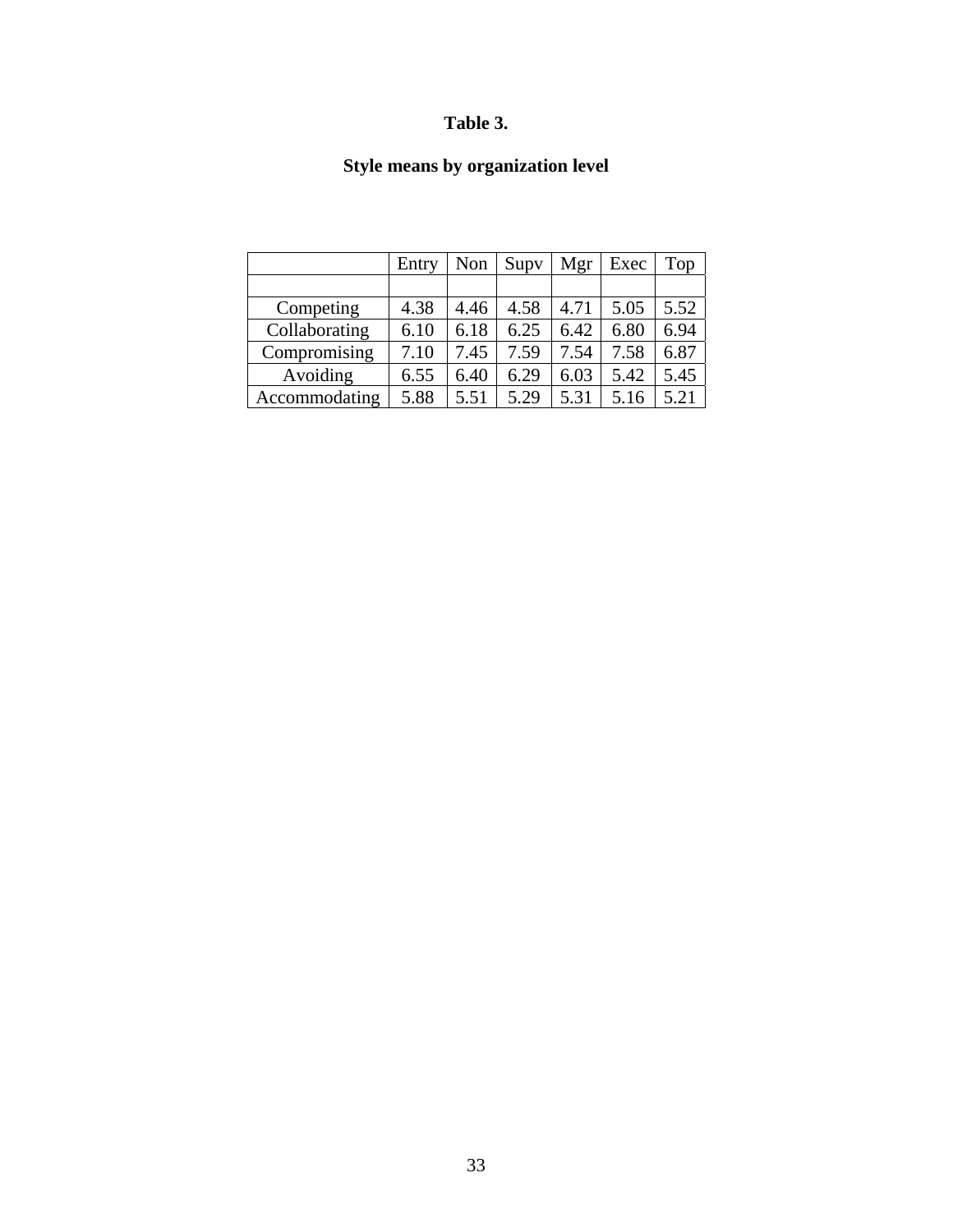# **Table 4.**

# **Organizational level analysis**

|               | <b>Organizational Level</b> |       | Gender by                   |       |  |
|---------------|-----------------------------|-------|-----------------------------|-------|--|
|               |                             |       | <b>Organizational Level</b> |       |  |
|               |                             |       |                             |       |  |
|               | F(5,2388)                   | prob. | F(5,2388)                   | prob. |  |
|               |                             |       |                             |       |  |
| Competing     | 9.94                        | .001  | 0.33                        | .897  |  |
| Collaborating | 9.69                        | .001  | 1.94                        | .084  |  |
| Compromising  | 7.10                        | .001  | 1.19                        | .313  |  |
| Avoiding      | 16.76                       | .001  | 2.52                        | .028  |  |
| Accommodating | 5.56                        | .001  | 0.67                        | .643  |  |

# **2x6 (Gender by Organizational Level) ANOVA Results**

# **One-way ANOVA Results for Organizational Level**

|               | Linear    |       | Curvilinear |       |  |
|---------------|-----------|-------|-------------|-------|--|
|               |           |       |             |       |  |
|               | F(1,2394) | Prob. | F(1,2394)   | Prob. |  |
|               |           |       |             |       |  |
| Competing     | 43.25     | .001  | 4.88        | .027  |  |
| Collaborating | 44.87     | .001  | 2.25        | .134  |  |
| Compromising  | .76       | .384  | 30.44       | .000  |  |
| Avoiding      | 75.98     | .001  | .98         | .981  |  |
| Accommodating | 21.42     | .001  | 5.29        | .021  |  |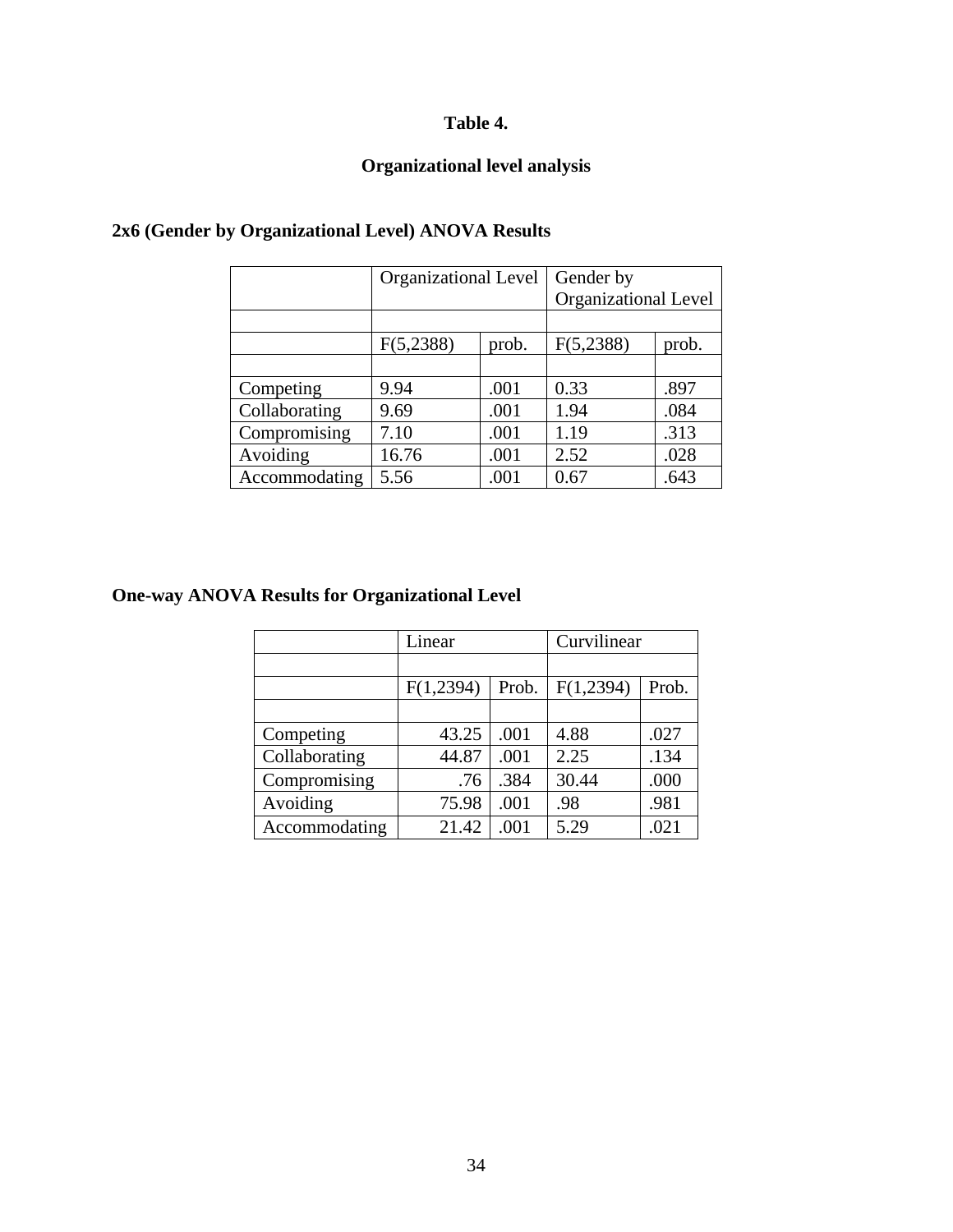# **Table 5.**

# **Organizational level contrasts**

|               | Top Executives | Entry Level   Difference |         | Effect |
|---------------|----------------|--------------------------|---------|--------|
|               |                |                          |         | Size   |
|               |                |                          |         |        |
| Competing     | 5.52           | 4.38                     | 1.14    | .41    |
| Collaborating | 6.94           | 6.10                     | .84     | .37    |
| Compromising  | 6.87           | 7.10                     | $-.23$  | $-.10$ |
| Avoiding      | 5.45           | 6.55                     | $-1.10$ | $-.45$ |
| Accommodating | 5.21           | 5.88                     | $-.67$  | $-.29$ |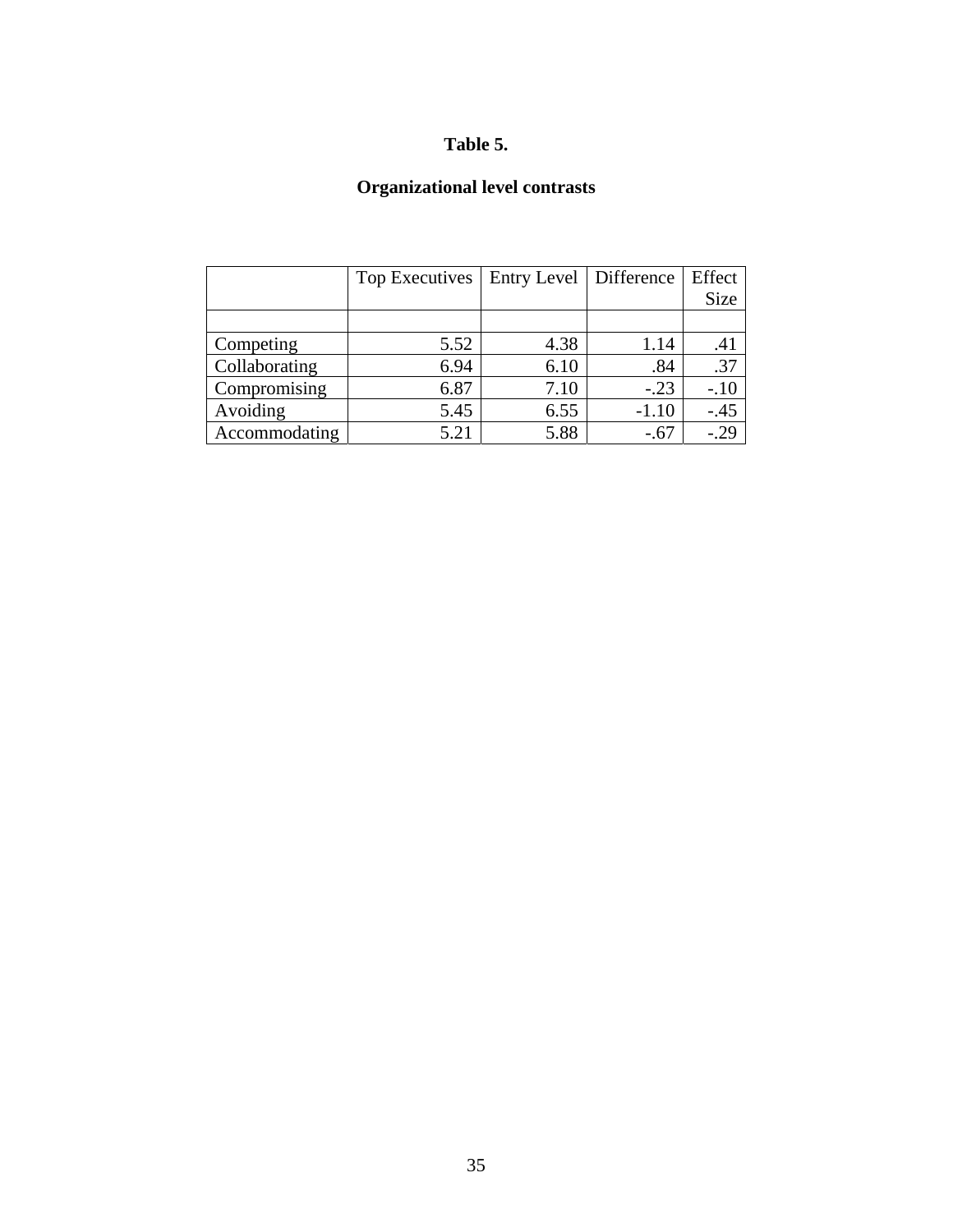





Source: Adapted from Thomas (1976)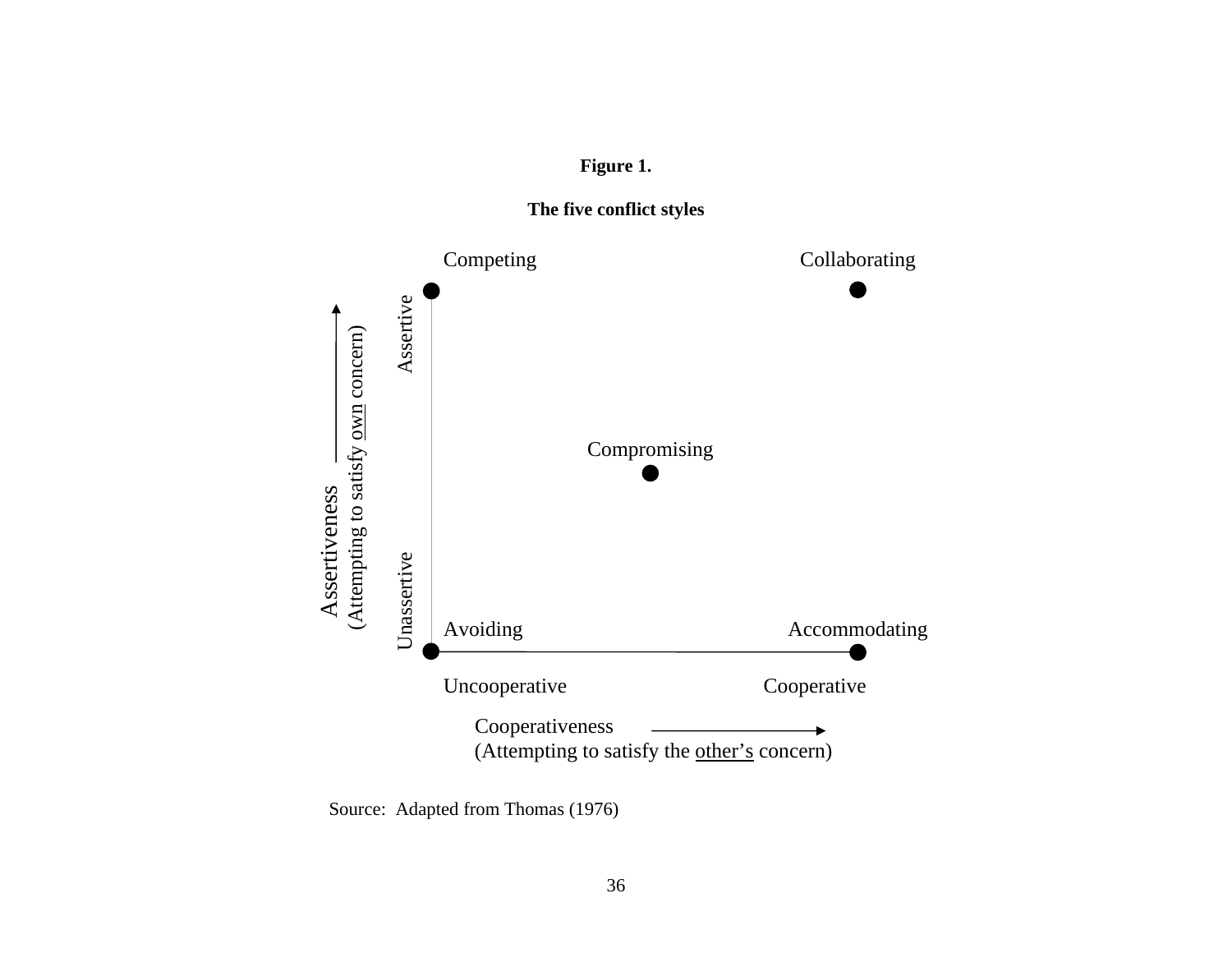